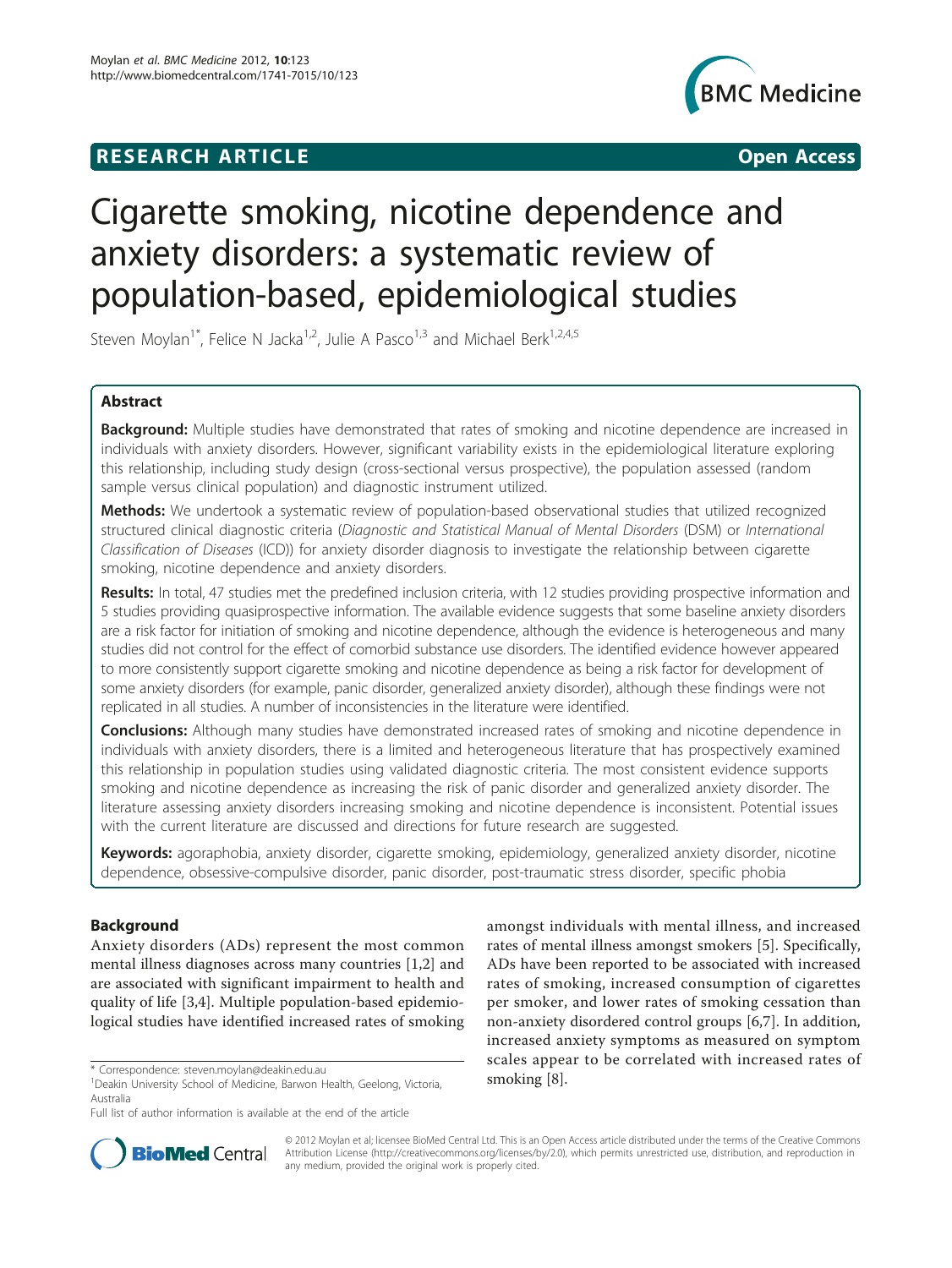The relationship between ADs, smoking behavior and nicotine dependence (ND) could be explained by three non-mutually exclusive relationships. Firstly, smoking behavior and/or ND may increase the chances of developing an AD. Potential mechanisms underpinning this include adverse effects of smoking on neurodevelopment and neurotransmitter pathways modulating anxiety that may predispose individuals to developing enhanced anxiety, or direct effects to the respiratory and autonomic systems that may alter physical responses to anxiety provoking situations [[9](#page-11-0),[10](#page-11-0)]. Secondly, ADs may increase smoking behavior and the risk for ND. Mechanisms for this could include a propensity for those with increased anxiety to commence smoking, or use of cigarettes as an anxiolytic self-treatment [[11,12\]](#page-11-0). Thirdly, the relationship may be underpinned by a shared vulnerability factor or group of factors that increase the likelihood of smoking, ND and AD development (for example, low socioeconomic status) [\[2,13](#page-11-0)].

However, a number of inconsistencies exist within the current literature examining the relationships between cigarette smoking, ND and ADs. Firstly, many currently available population-based epidemiological investigations have utilized clinical symptom severity scales rather than validated diagnostic instruments to make AD diagnoses. Secondly, many studies utilizing validated diagnostic instruments have been cross-sectional, and therefore unable to provide insight into the direction of causality underpinning the association. Thirdly, many investigations have been drawn from clinical populations as opposed to whole population samples, potentially introducing selection biases. An accurate assessment of the association between cigarette smoking, ND and validated ADs, including direction of causality and potential variation amongst differing anxiety disorder subgroups or populations, may help inform targeted interventions in at risk populations.

This paper aims to critically review the available epidemiological studies that have utilized general population samples and validated diagnostic instruments based upon recognized Diagnostic and Statistical Manual (DSM) [\[14\]](#page-11-0) or International Classification of Diseases (ICD) systems [[15\]](#page-11-0), exploring the relationship between cigarette smoking, ND and ADs. Structured diagnostic instruments have advantages, as they are replicable across studies, and in some cases include an interview (for example, the Composite International Diagnostic Interview (CIDI)). These interviews often document date of onset and recent symptom expression, allowing for assessments of temporality. A particular focus for this review is on studies that have utilized prospective designs and can therefore provide insight into the direction of the potential underlying causal relationships.

## Methods

#### Systematic review search strategy

A systematic review of the English language literature exploring relationships between ADs, ND and cigarette smoking was undertaken. The aim was to provide a descriptive overview of the available literature, with a focus on information that could inform understanding of direction of causality. A computerized search strategy of medical databases PubMed and EMBASE utilized the following search strategies, was limited to English language literature and human studies. No date restrictions were placed. PubMed: 'Anxiety Disorders' (MeSH) AND (Smoking(Title/Abstract) OR Tobacco(Title/Abstract) OR Nicotine(Title/Abstract) OR Cigarette(Title/ Abstract)) AND Anxiety AND ('humans' (MeSH terms) AND English); EMBASE: '#1 AND #2 AND #3' where #1 = ''anxiety disorder'/exp AND (humans)/lim AND (english)/lim AND (embase)/lim', #2 = 'smoking:ab OR tobacco:ab OR cigarette:ab OR nicotine:ab AND (humans)/lim AND (english)/lim AND (embase)/lim' and  $#3 =$  "anxiety'/exp AND (humans)/lim AND (english)/lim AND (embase)/lim'.

#### Extraction of references

All extracted references were combined and duplicate references deleted. Titles and abstracts of all references were initially assessed for relevance to the review topic. Full texts of references identified as potentially containing relevant information were assessed against the predetermined inclusion criteria for quality and relevance. For completeness, bibliographies of extracted references were manually searched for further relevant references. Where relevant references were discovered, their bibliographies were manually searched.

#### Inclusion criteria

The following inclusion criteria were applied to the available references. Included studies needed to utilize a random sample, drawn from the general population, investigating the association between ADs, ND and cigarette smoking. The included population must have been assessed for panic disorder (PD), generalized anxiety disorder (GAD), obsessive-compulsive disorder (OCD), social phobia (SP), specific phobia (SPP), post-traumaticstress disorder (PTSD) and/or agoraphobia (AG), utilizing a recognized and validated structured diagnostic tool or documented clinician diagnosis in line with either ICD-9/ICD-10 or DSM-III or DSM-IV criteria. The criteria establishing cigarette smoking must have been clearly documented, either as dichotomous (yes/no) or through frequency of cigarette consumption. ND must have been diagnosed through a recognized diagnostic tool linked to ICD or DSM criteria. The criteria for ND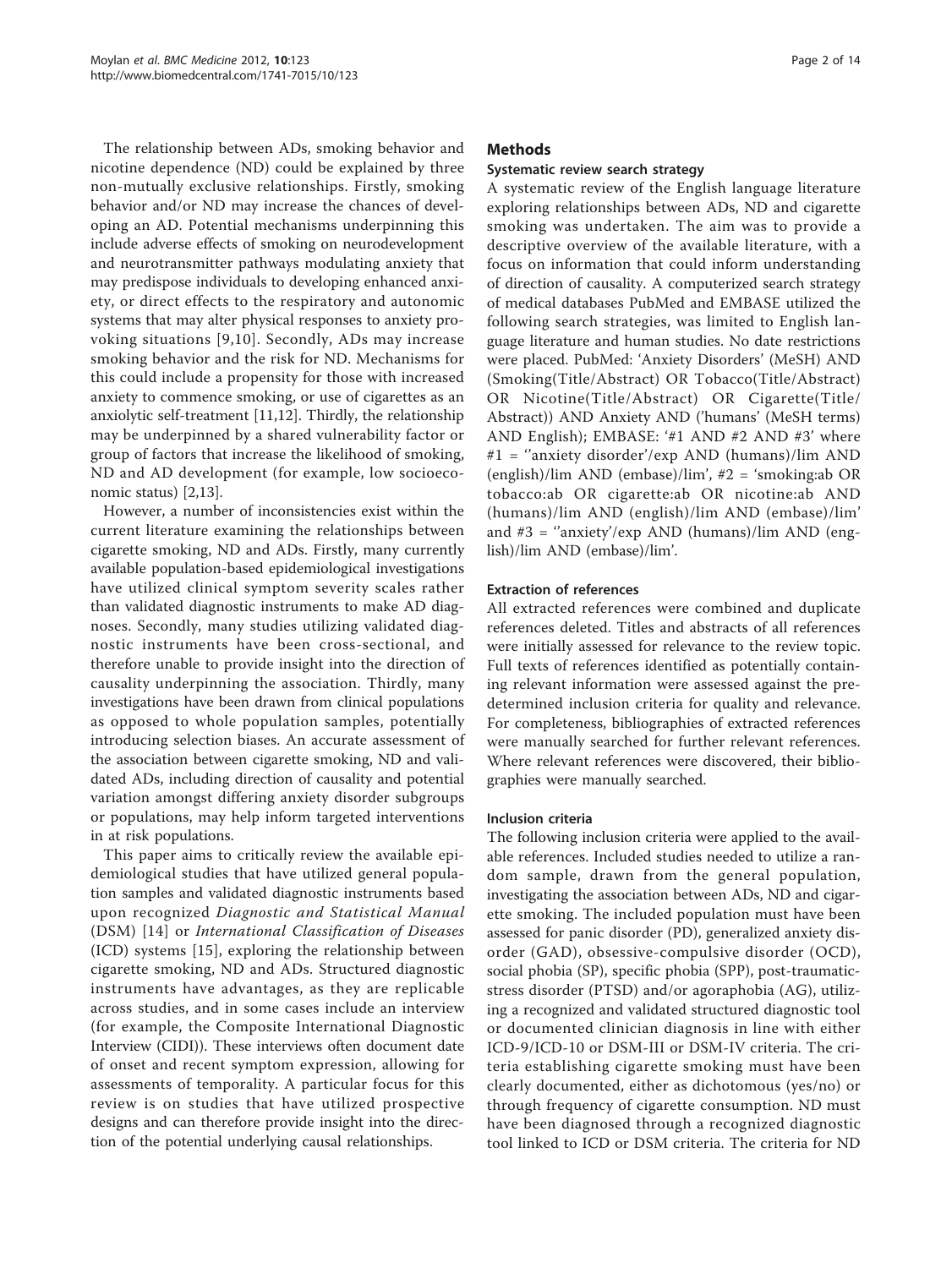mirror those of other substance dependence disorders, and include (amongst others) symptoms of tolerance, withdrawal, increasing use and difficulty quitting. All data must have represented new information and not replication of previous study results.

#### Literature search and application of inclusion criteria

The structured computerized literature search was performed on 18 November 2011 yielded 298 references from PubMed and 138 references from EMBASE. In all, 36 records were duplicated after compilation of search results, leaving 400 unique records. Initial review of titles and abstracts revealed 91 records with potentially relevant information for the review. Manual searching of the bibliographies from these 91 references revealed 16 further potential references. Full text review of these 107 references revealed 47 studies meeting the inclusion criteria. See Figure [1](#page-3-0) for search strategy flowchart and Figure [2](#page-4-0) for breakdown of studies.

#### Data extraction

All data were extracted upon the following variables: (1) study name, (2) study population, (3) study design (prospective, quasiprospective or cross-sectional), (4) definition of AD diagnosis, (5) definition of smoking status, (6) statistical parameters utilized and (7) primary results presented. A focus on measures of association (for example, odds ratio (OR), hazard ratio (HR)) was taken. Where available, both unadjusted and adjusted measures were extracted. Data were extracted into a preprepared structured Microsoft Excel database (Microsoft; Redmond, WA, USA).

#### Results

There were 47 studies meeting inclusion criteria. The studies were broken down by type and direction of analysis (prospective, quasiprospective and cross-sectional) and are represented in Additional files [1](#page-10-0), [2, 3](#page-10-0), [4, 5](#page-10-0).

#### Prospective studies

A total of 13 studies were identified that utilized population-based samples to assess a prospective relationship between ADs, smoking behavior, and ND. These studies comprised random population samples drawn from the United States, New Zealand, Germany and The Netherlands, with some samples used in multiple studies. Discussion of the included studies has been grouped below based on the sample used.

## Influence of anxiety disorders on risk of later smoking or nicotine dependence

(A summary of this section is as follows (see also Additional file [1](#page-10-0), Table S1): the best available evidence is equivocal, but suggests that certain baseline ADs are risk factors for onset of smoking and nicotine dependence, although results vary across studies and across different disorders. The best available studies failed to control for comorbid substance use disorders.)

The first published prospective data were drawn from the Oregon Adolescent Project Depression project, which randomly recruited adolescents (aged 14 years to 18 years) from high schools in Western Oregon, USA in 1987 to 1989 and followed them at two time points (1 year later, and on their 24th birthday). Assessment of ADs was undertaken utilizing the Schedule for Affective Disorders and Schizophrenia for School-Age Children (K-SADS) for DSM-III revision (DSM-III-R) [[16\]](#page-11-0), and smokers were defined as those smoking  $\geq 3$  times per week. Brown *et al.* [[17\]](#page-11-0) demonstrated no difference in the odds for incident smoking at 1-year follow-up in those with versus without any ADs at baseline, both unadjusted and after controlling for a variety of demographic and other risk factors. This finding of no association was replicated in the 24-year-old follow-up [[18\]](#page-11-0) although only PD, and not grouped ADs, was used as the exposure variable.

Breslau et al. [[19\]](#page-11-0) utilized a random population sample of 1,007 young adults (21 years to 30 years), drawn from the Detroit Epidemiologic Study, to examine PD as a predictor of cigarette smoking. Baseline assessment occurred in 1989 and three follow-ups (1990, 1992 and 1994) were conducted. Diagnosis of PD was made through use of the National Institute of Mental Health Diagnostic Interview Schedule [[20](#page-11-0)] for DSM-III-R criteria, and 'daily smoking' was defined as smoking daily for  $\geq 1$  month. Risk of smoking onset was increased in those with PD at baseline (HR  $= 2.20$  (95% CI 1.10 to 4.42)), but this significance was lost when controlled for the presence of major depressive dis-order (MDD). Breslau et al. [[21](#page-11-0)] extended their investigation, incorporating two further follow-ups (1999 and 2001) to assess the interaction between PTSD and ND over 10 years. After adjusting for gender, race and education, the odds of incident ND at follow-up was 4.03 (95% CI 2.10 to 7.72) in those with baseline PTSD versus those without a trauma history.

Johnson et al. [\[22\]](#page-11-0) followed a random sample of adolescents from New York state, assessed at baseline in 1983 (mean age 14 years) and at two subsequent follow-ups in 1985 to 1986 (mean age 16 years) and 1991 to 1993 (mean age 22 years). Diagnosis of ADs (grouped and individual) at baseline was made using the Diagnostic Interview Schedule for Children (DIS-C) [[23\]](#page-11-0) to DSM-III criteria. Smoking assessment was by self-report, and categorized into smoking  $> 1$  pack (20+ cigarettes) versus smoking  $< 1$ pack (1 to 19 cigarettes) per day (not non-smokers). After adjusting for a variety of demographic and other risk factors no association was detected between adolescent anxiety disorder status and onset of smoking in adulthood.

The Early Developmental Stages of Psychopathology (EDSP) study has been utilized to assess the association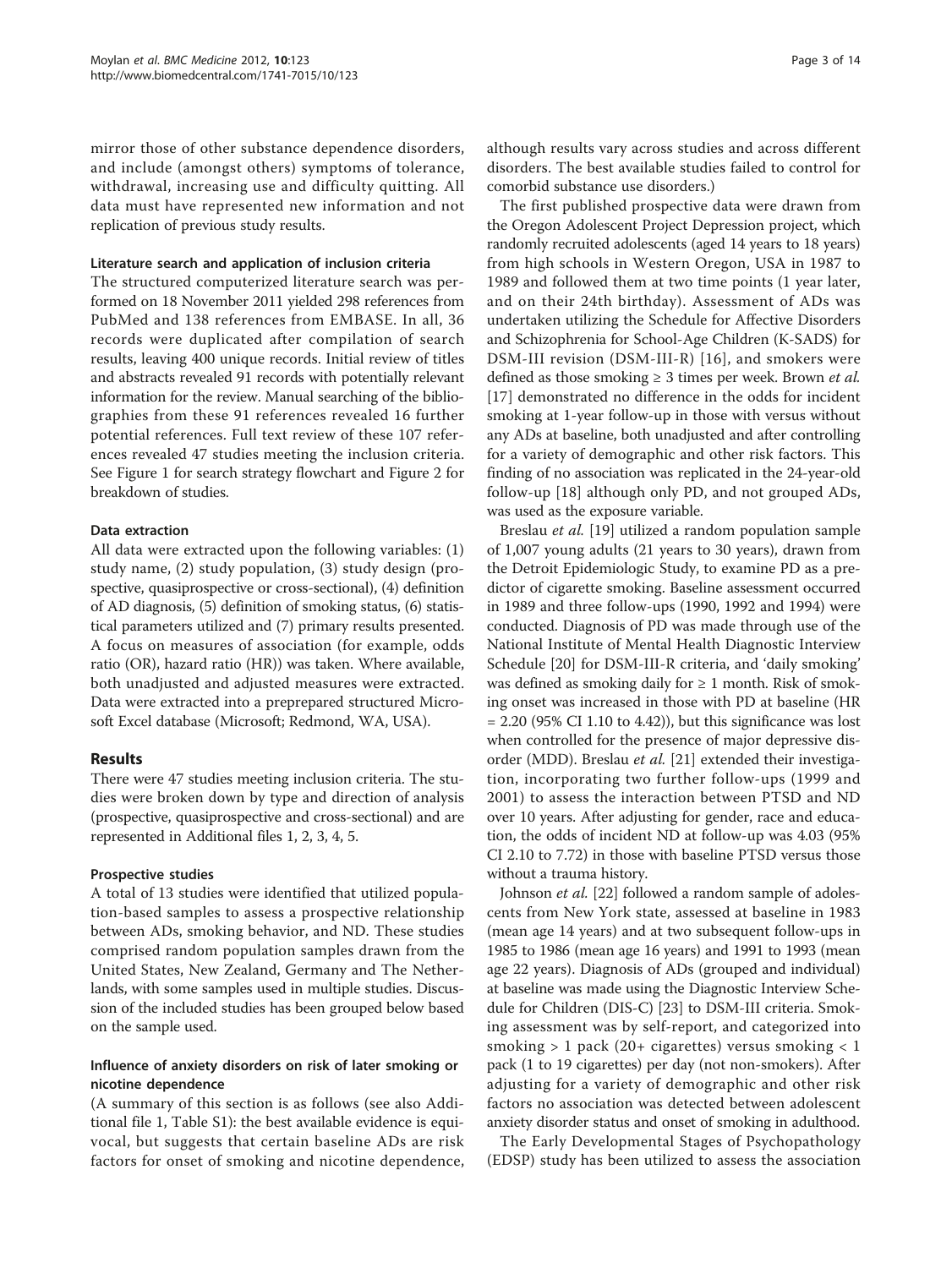<span id="page-3-0"></span>

between ADs, ND and smoking behavior. In this study, a random community cohort of 3,021 adolescents and young adults (age 14 years to 24 years) was sampled from metropolitan Munich. The cohort was assessed at baseline (1995) and two follow-ups, the first between 1996 and 1997 and the second between 1998 and 1999 (a third follow-up was subsequently conducted in 2005 to 2006) [[24](#page-11-0)]. AD and ND diagnoses were made utilizing an updated version [[25](#page-11-0)] of the Composite International Diagnostic

Interview [[26\]](#page-11-0) for DSM-IV criteria and smoking was assessed by self-report. Isensee et al. [[27](#page-11-0)] categorized participants from the EDSP into non-smokers, occasional smokers, non-dependent regular smokers and dependent regular smokers (see Additional file [1](#page-10-0), Table S1 for definitions) and calculated odds ratios for incident smoking by baseline AD status. No associations were found between baseline AD status and odds of incident smoking. Sonntag et al. [[28\]](#page-11-0) extended this study in SP but once again found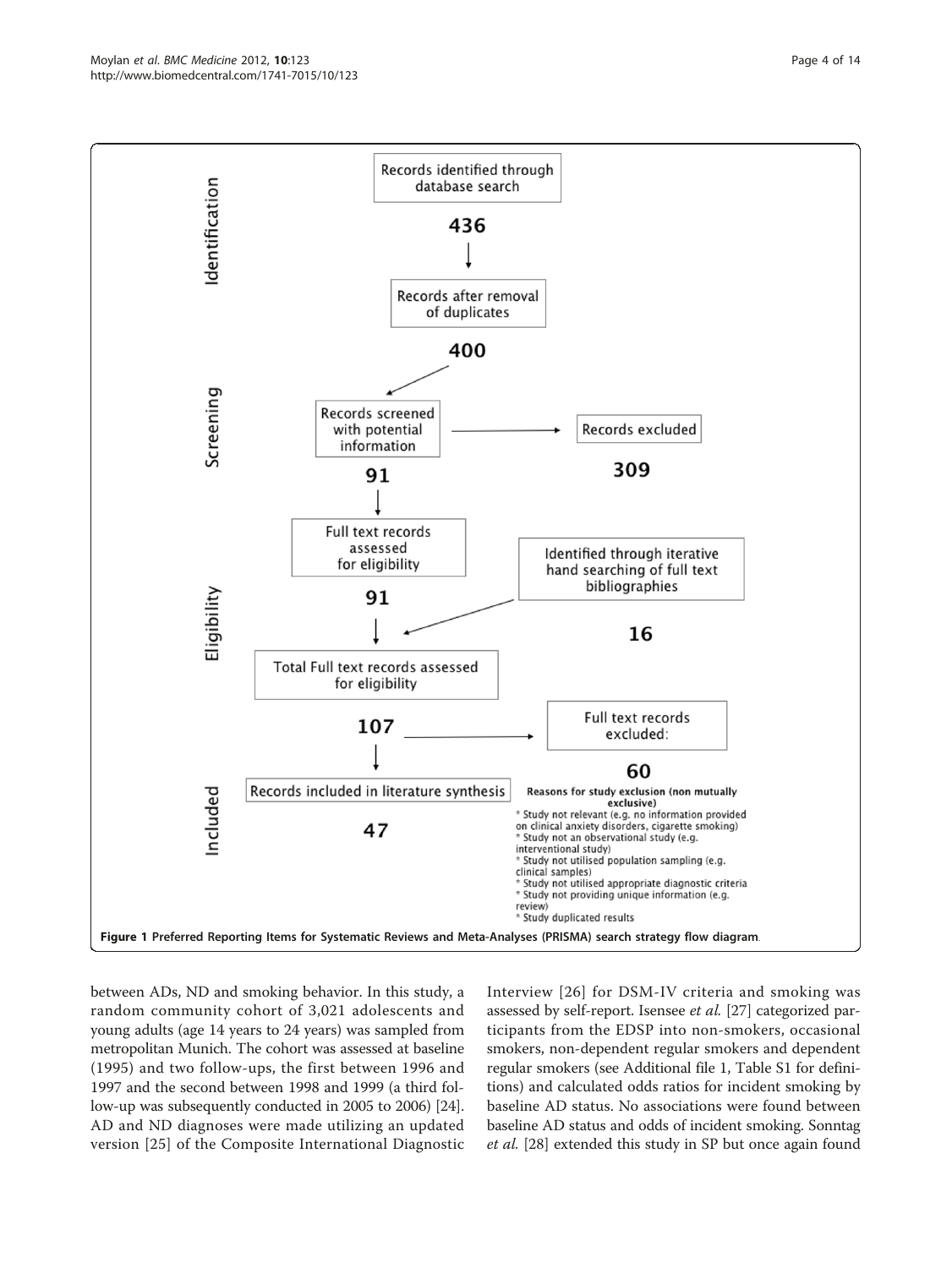<span id="page-4-0"></span>

| <b>STUDY</b>                     | Prospective<br>longitudinal studies<br><b>Risk of smoking and</b><br>ND (Table 1) | Prospective<br>longitudinal studies -<br><b>Risk of anxiety</b><br>disorders (Table 2) | Quasi - Prospective<br>longitudinal studies -<br>Risk of smoking and<br>ND (Table 3) | Quasi - Prospective<br>longitudinal studies -<br><b>Risk of anxiety</b><br>disorders (Table 4) | <b>Cross sectional</b><br>associations (Table 5) |
|----------------------------------|-----------------------------------------------------------------------------------|----------------------------------------------------------------------------------------|--------------------------------------------------------------------------------------|------------------------------------------------------------------------------------------------|--------------------------------------------------|
| Acierno et al 1996 [40]          |                                                                                   |                                                                                        |                                                                                      |                                                                                                | $\ddot{}$                                        |
| Acierno et al, 2000 [39]         |                                                                                   |                                                                                        |                                                                                      |                                                                                                | $+$                                              |
| Breslau et al, 1991 [42]         |                                                                                   |                                                                                        |                                                                                      |                                                                                                | $+$                                              |
| <b>Breslau 1995 [41]</b>         |                                                                                   |                                                                                        |                                                                                      |                                                                                                | $+$                                              |
| Breslau et al, 1999 [19]         |                                                                                   | $+,0$                                                                                  | $\overline{0}$                                                                       | $+,0$                                                                                          | $+$                                              |
| <b>Breslau et al, 2003[21]</b>   | $+$                                                                               |                                                                                        |                                                                                      |                                                                                                |                                                  |
| Breslau et al, 2004 [38]         |                                                                                   |                                                                                        |                                                                                      | $+,0$                                                                                          |                                                  |
| <b>Breslau et al, 2004 [35]</b>  |                                                                                   |                                                                                        | $+0,$                                                                                |                                                                                                |                                                  |
| Brown et al, 1996 [17]           | $\overline{0}$                                                                    |                                                                                        |                                                                                      |                                                                                                | $\overline{0}$                                   |
| Carroll et al, 2009 [43]         |                                                                                   |                                                                                        |                                                                                      |                                                                                                | $+$                                              |
| Chou et al, 2011 [30]            | $\overline{0}$                                                                    | $\overline{0}$                                                                         |                                                                                      |                                                                                                |                                                  |
| Costello et al, 1999 [37]        |                                                                                   |                                                                                        | $+$                                                                                  |                                                                                                | $\ddot{}$                                        |
| Cougle et al, 2010 [44]          |                                                                                   |                                                                                        |                                                                                      |                                                                                                | $\ddot{}$                                        |
| <b>Cuijpers et al, 2007 [32]</b> | $+$                                                                               | $\overline{0}$                                                                         |                                                                                      |                                                                                                | $+$                                              |
| Degenhardt et al, 2001 [45]      |                                                                                   |                                                                                        |                                                                                      |                                                                                                | $+$                                              |
| Dierker et al, 2007 [47]         |                                                                                   |                                                                                        |                                                                                      |                                                                                                | $+,0$                                            |
| Dierker et al, 2008 [46]         |                                                                                   |                                                                                        |                                                                                      |                                                                                                | $^{+,0}$                                         |
| Durai et al 2011 [48]            |                                                                                   |                                                                                        |                                                                                      |                                                                                                | $+$                                              |
| Farrell et al, 2003 [49]         |                                                                                   |                                                                                        |                                                                                      |                                                                                                | $+$                                              |
| Glassman et al, 1990 [50]        |                                                                                   |                                                                                        |                                                                                      |                                                                                                | $\overline{0}$                                   |
| Goodwin et al, 2005 [18]         | $\overline{0}$                                                                    | $\overline{0}$                                                                         |                                                                                      |                                                                                                |                                                  |
| Grabe et al, 2001 [51]           |                                                                                   |                                                                                        |                                                                                      |                                                                                                | $\ddot{}$                                        |
| Grant et al, 2004 [52]           |                                                                                   |                                                                                        |                                                                                      |                                                                                                | $\ddot{}$                                        |
| Grant et al, 2005 [53]           |                                                                                   |                                                                                        |                                                                                      |                                                                                                | $+$                                              |
| Gwynn et al, 2008 [54]           |                                                                                   |                                                                                        |                                                                                      |                                                                                                | $\ddot{}$                                        |
| Hapke et al, 2005 [55]           |                                                                                   |                                                                                        |                                                                                      |                                                                                                | $\ddot{}$                                        |
| Isensee et al, 2003 [27]         | $\overline{0}$                                                                    | $\overline{0}$                                                                         |                                                                                      |                                                                                                | $+0,$                                            |
| John et al, 2004 [56]            |                                                                                   |                                                                                        |                                                                                      |                                                                                                | $\ddot{}$                                        |
| Johnson et al, 2000 [22]         | $\overline{0}$                                                                    | $\ddot{}$                                                                              |                                                                                      |                                                                                                |                                                  |
| Johnson et al, 2009 [33]         | $-0.$                                                                             |                                                                                        |                                                                                      |                                                                                                |                                                  |
| Kandel et al, 1997 [58]          |                                                                                   |                                                                                        |                                                                                      |                                                                                                | $\ddot{}$                                        |
| Kandel et al, 2001 [57]          |                                                                                   |                                                                                        |                                                                                      |                                                                                                | $\ddot{}$                                        |
| Koenen et al, 2005 [36]          |                                                                                   |                                                                                        | Ŧ                                                                                    | ÷                                                                                              |                                                  |
| Lasser et al, 2000 [59]          |                                                                                   |                                                                                        |                                                                                      |                                                                                                | $+$                                              |
| Lawrence et al, 2010 [6]         |                                                                                   |                                                                                        |                                                                                      |                                                                                                | $\ddot{}$                                        |
| Morris et al, 2006 [60]          |                                                                                   |                                                                                        |                                                                                      |                                                                                                | $\overline{0}$                                   |
| Nelson et al, 1998 [61]          |                                                                                   |                                                                                        |                                                                                      |                                                                                                | $\ddot{}$                                        |
| Op Den Velde et al 2002 [62]     |                                                                                   |                                                                                        |                                                                                      |                                                                                                | $+$                                              |
| <b>Schmitz et al, 2003 [63]</b>  |                                                                                   |                                                                                        |                                                                                      |                                                                                                | $\mathbf{x}$                                     |
| <b>Schumann et al, 2004 [64]</b> |                                                                                   |                                                                                        |                                                                                      |                                                                                                | $^{+,0}$                                         |
| Sonntag et al, 2000 [28]         | $\overline{0}$                                                                    |                                                                                        |                                                                                      |                                                                                                | $^{+,0}$                                         |
| Swendsen et al, 2010 [34]        | $+,0$                                                                             |                                                                                        |                                                                                      |                                                                                                |                                                  |
| Tobias et al, 2008 [7]           |                                                                                   |                                                                                        |                                                                                      |                                                                                                | $\mathbf x$                                      |
| Vesga-Lopez, 2008 [65]           |                                                                                   |                                                                                        |                                                                                      |                                                                                                | +,u                                              |
| Wittchen et al, 1999 [66]        |                                                                                   |                                                                                        |                                                                                      |                                                                                                | $+$                                              |
| Woodward et al, 2001 [29]        | ÷                                                                                 |                                                                                        |                                                                                      |                                                                                                |                                                  |
| Wu et al, 2010 [67]              |                                                                                   |                                                                                        |                                                                                      |                                                                                                | $\ddot{}$                                        |
|                                  |                                                                                   |                                                                                        |                                                                                      |                                                                                                |                                                  |
| KEY                              | $\pm$                                                                             | Predominantly positive associations                                                    |                                                                                      |                                                                                                |                                                  |
|                                  | $+1,0$                                                                            |                                                                                        | Positive associations with some non-significant associations                         |                                                                                                |                                                  |
|                                  | $\overline{0}$                                                                    | Predominantly non-significant associations (+/- some significant associations)         |                                                                                      |                                                                                                |                                                  |

Predominantly negative associations Figure 2 Included studies: prospective, quasiprospective and cross-sectional association information obtained from each study.

-,0 Negative associations with some non-significant associations

no association, although a positive association was found between those with social fears symptoms and later development of ND.

Woodward et al. [[29](#page-11-0)] utilized a New Zealand birth cohort to compare the risk of DSM-IV ND between the ages of 18 and 21, dependent upon diagnosis of ADs between the ages of 14 to 16. A linear association was found between increasing number of ADs at age 14 to 16 (0 to 3+) and subsequent ND diagnosis, although this was not significant after controlling for childhood sexual abuse, alcohol abuse, parental changes and deviant peer affiliations.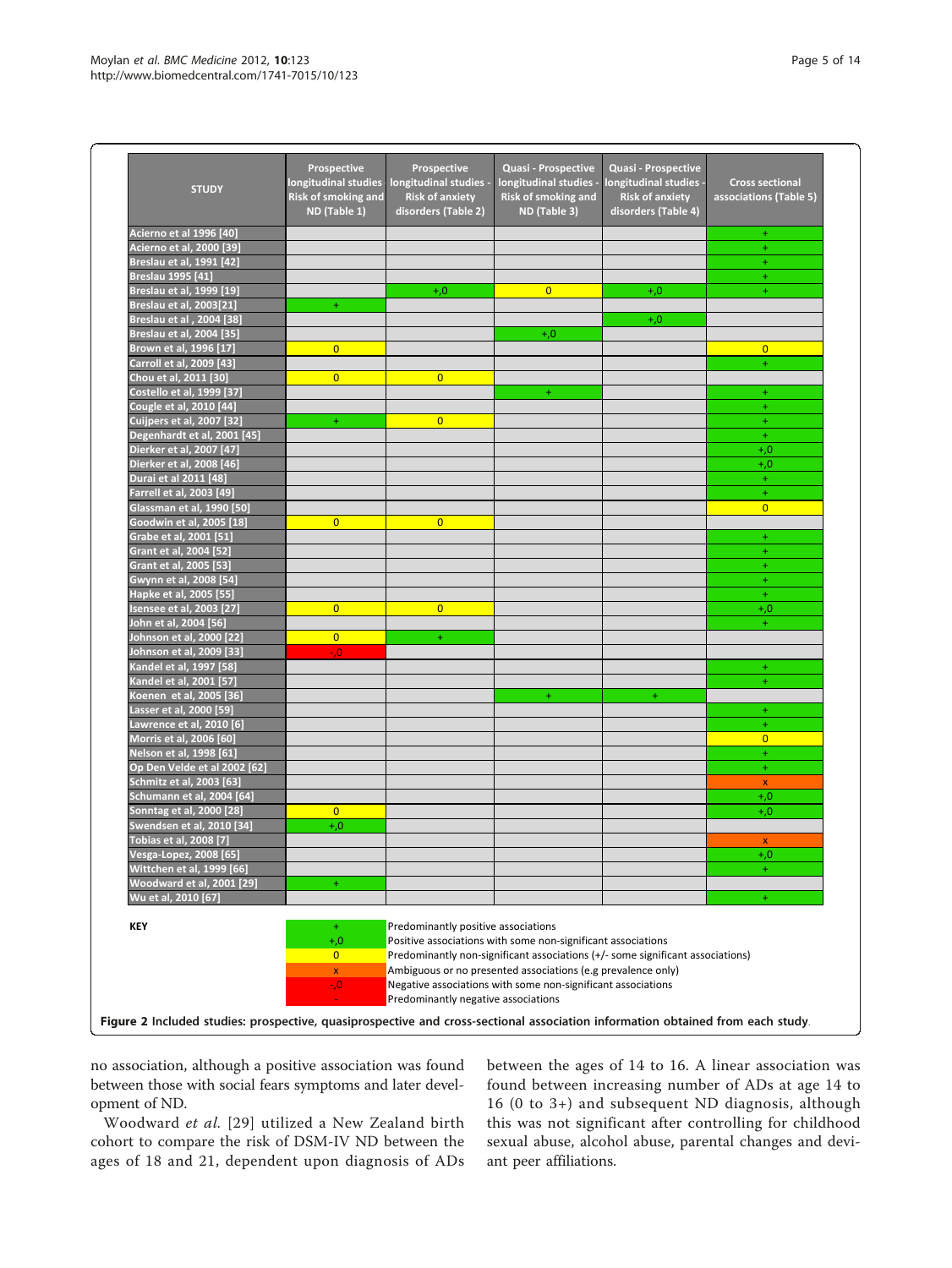Chou et al. [\[30\]](#page-11-0) utilized the National Epidemiologic Survey on Alcohol and Related Conditions (NESARC) to investigate the association between ADs and ND in adults age 60 years and older ( $n = 8,012$ ). Diagnoses were made utilizing the Alcohol Use Disorders and Associated Disabilities Interview Schedule for DSM-IV criteria (AUDADIS-IV) [[31\]](#page-11-0) and the risk of incident ND was assessed between baseline (2000 to 2001) and follow-up (2004 to 2005). No associations were found between baseline AD status and subsequent ND.

Cuijpers et al. [[32\]](#page-12-0) utilized data from the Netherlands Mental Health Survey and Incident Study (NEMESIS) to investigate the relationship between incident ADs (expressed as incident rate ratios) and previous smoking status. The NEMESIS study randomly recruited adults (18 years to 64 years) from 90 municipalities in The Netherlands, undertaking baseline assessments and 2 follow-ups at 1 year and 3 years ( $n = 4,796$ ). The CIDI [\[26](#page-11-0)] was used for DSM-III-R diagnoses, and smoking was assessed by self-report, with participants placed into 4 categories (non-smokers, 1 to 9 cigarettes daily, 10 to 19 cigarettes daily and 20+ cigarettes daily). In a follow-up analysis, having 12-month (incidence rate ratio (IRR) 4.46 ( $P < 0.05$ )) and lifetime GAD (IRR 4.46 ( $P < 0.05$ )) was associated with increased risk of smoking onset at follow-up.

Johnson et al. [[33\]](#page-12-0) utilized the prospective follow-up of the full NESARC database ( $n = 34,653$ ) to assess the impact of AD on smoking onset and persistence. Grouped ADs were associated with reduced daily smoking onset (OR 0.62 (95% CI 0.39 to 0.99)) when adjusting for demographics and socioeconomic status, but not with smoking persistence. Interestingly, comorbid substance use was an effect modifier; respondents with a comorbid substance use disorder (for example, alcohol, marijuana, amphetamines, opioids, sedatives, tranquilizers, cocaine, inhalants, hallucinogens, heroin, and other drugs) and AD demonstrated an increased risk of daily smoking onset (OR 2.22 (1.01 to 4.91)), whereas those without comorbid substance use disorder had a decreased risk of smoking onset (OR 0.43 (0.23 to 0.78)).

Most recently, Swendsen et al. [[34\]](#page-12-0) utilized a 10-year follow-up of 5,001 participants drawn from the National Co-morbidity Survey (NCS) to investigate mental disorders as a risk factor for onset of daily smoking or ND. The NCS, conducted in the US between 1990 and 1992, was a stratified multistage probability sample of 8,098 noninstitutionalized residents (age 15 years to 54 years), utilizing the CIDI (V1.1), that assessed the interaction between smoking, ND and DSM-III-R mental disorders. The NCS2, performed in 2001 to 2002, was a 10-year re-interview of 5,001 participants from the NCS, but which utilized an updated version CIDI (V3.0) for DSM-IV criteria. After adjusting for sociodemographic characteristics, the Page 6 of 14

odds of commencing daily smoking was increased for respondents with baseline PD, SP, GAD and specific phobia, but not for those with baseline PTSD or agoraphobia. In contrast, in those respondents with baseline daily smoking the odds of ND onset were raised in PTSD, agoraphobia and specific phobia, but not PD, SP or GAD. When considering the whole population odds of ND onset, having baseline PTSD, SP and specific phobia conferred an increased risk (see Additional file [1,](#page-10-0) Table S1).

## Smoking and nicotine dependence as risk factors for later anxiety disorders

(A summary of this section is as follows (see also Additional file [2](#page-10-0), Table S2): the available prospective evidence associating smoking and nicotine dependence as risk factors for incident anxiety disorders is limited and heterogeneous. However, smoking has been demonstrated as a risk factor for grouped anxiety disorders, panic disorder and generalized anxiety disorder in a number of studies, although these findings are not replicated in all studies.)

Data from the Oregon Adolescent Depression Project were utilized to assess the relationship between baseline smoking status and incident ADs. Goodwin et al. [[18](#page-11-0)] demonstrated an association between increased odds of PD diagnosis at age 24 in those with daily smoking at baseline versus those not smoking daily (OR 5.1 (2.4 to 10.5)), which remained significant after controlling for other ADs and parental risk factors. No other associations were found.

Utilizing data from the Detroit Epidemiologic Study, Breslau et al. [\[19\]](#page-11-0) found increased risk of subsequent PD onset in individuals with prior daily smoking even when controlling for gender and MDD (HR 13.13 (4.41 to 39.10)). In addition, prior daily smokers who continued to smoke were more likely to experience incident PD (HR 14.46 (4.81 to 43.5)) when controlled for gender and MDD.

In the New York Adolescent Cohort, relationships were discovered between odds of adult ADs when grouped (OR 10.78 (1.48 to 78.55)), GAD (OR 5.53 (1.84 to 16.66) and PD (OR 15.58 (2.31 to 105.14) when comparing baseline > 1 pack per day smokers versus < 1 pack per day smokers [\[22](#page-11-0)]. Data from the EDSP studies [[27\]](#page-11-0) demonstrated relationships between increased incident PD, agoraphobia, SP and PTSD when comparing baseline ND smokers versus non-users, however all associations became non-significant when controlled for comorbid conditions at baseline (depressive disorders, panic attacks, other ADs, alcohol and drug disorders, and eating disorders). In the NESARC study, Chou et al. [[30](#page-11-0)] assessed the relationship between ND at baseline and subsequent ADs, finding no associations.

Cuijpers et al. [\[32\]](#page-12-0) utilized data from the NEMESIS to investigate the relationship between incident ADs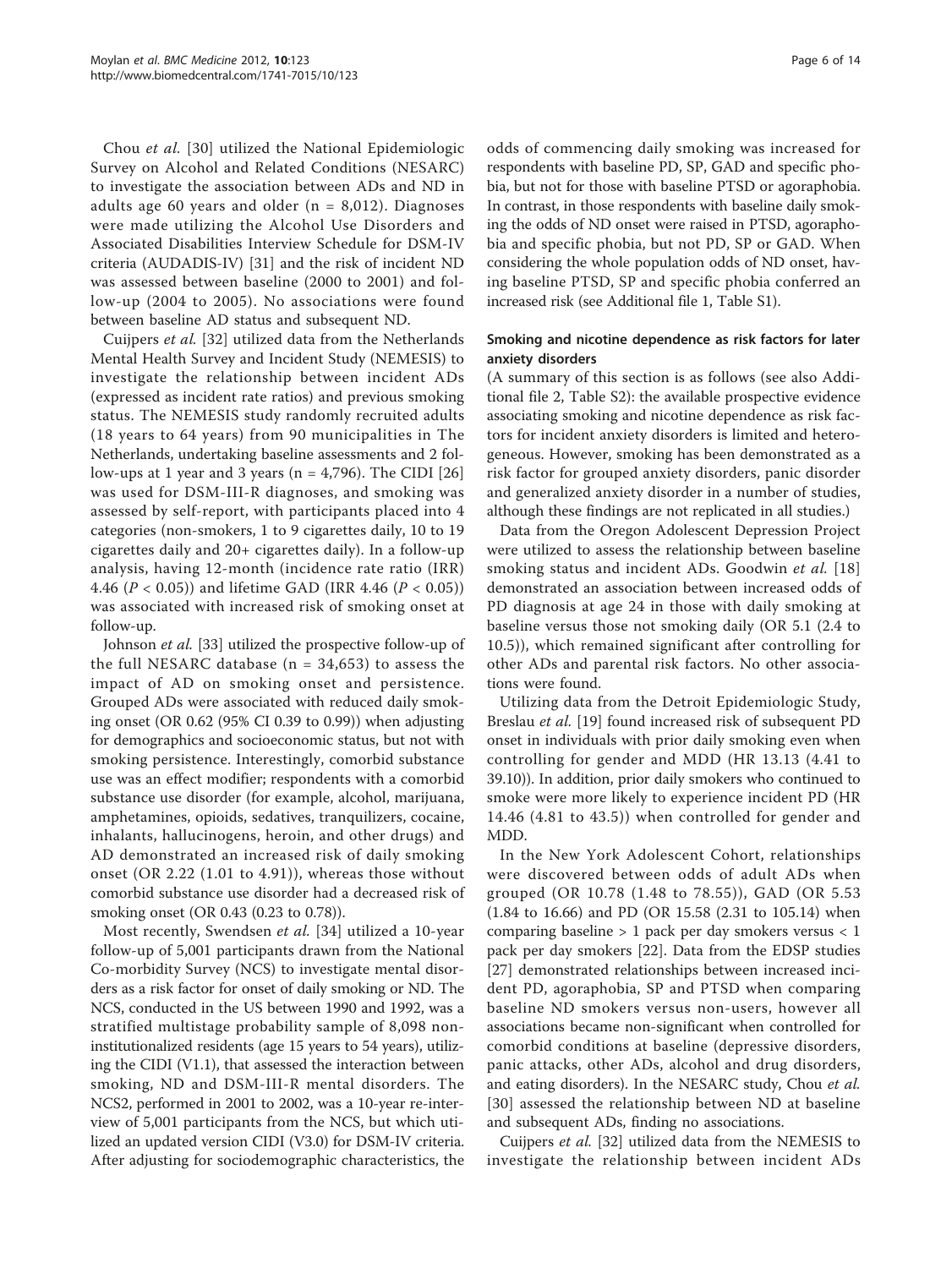(expressed as incident rate ratios) and past smoking status. Smoking at 1-year follow-up was associated with increased incidence of grouped ADs (IRR 1.77 (1.10 to 2.86)) and GAD (IRR 3.80 (1.09 to 13.21)) after controlling for demographics and other risk factors. No other relationships were found (see Additional file [2,](#page-10-0) Table S2).

#### Quasiprospective studies

(A summary of this section is as follows: a small number of studies have utilized a single time point analysis and retrospective self-report patient data to draw quasiprospective associations between smoking, ND and ADs. These studies generally indicate increased smoking behaviors or nicotine dependence in individuals with pre-existing anxiety disorders, and vice versa, although studies are limited by the retrospective nature of data.)

### Baseline anxiety disorders and risk of smoking or nicotine dependence

See also Additional file [3,](#page-10-0) Table S3. Breslau et al. [[35](#page-12-0)] examined the 4,411 participants who completed the tobacco supplement of the NCS to assess the interaction between smoking, ND and DSM-III-R ADs, utilizing discrete time survival models with ADs as time dependent variables and controlling for race, gender, education and age. The onset of daily smoking was the age at which respondents first smoked daily for  $\geq 1$  month. Increased odds for daily smoking were found in patients with preexisting (OR 1.9 (1.05 to 3.7)) or currently active GAD (OR 2.1 (1.1 to 3.9)), pre-existing (OR 1.6 (1.3 to 1.8)) or currently active specific phobia (OR 1.5 (1.3 to 1.8)), preexisting (OR 1.5 (1.2 to 1.7)) or currently active SP (OR 1.3 (1.1 to 1.6)), and pre-existing (OR 2.1 (1.6 to 2.9)) or currently active PTSD (OR 2.0 (1.4 to 2.9)).

Breslau et al. [\[35\]](#page-12-0) further investigated the odds of smoking persistence and the transitioning from daily smoking to ND based upon pre-existing and currently active ADs. Increased odds of transitioning from daily smoking to ND were found in individuals with pre-existing and currently active agoraphobia, specific phobia, SP and PTSD. Interestingly, having pre-existing, but not currently active, PD was also strongly associated with increased odds of daily smoking to ND transition (OR 5.8 (3.0 to 11.6)). No associations existed between odds of smoking persistence and any pre-existing AD.

Koenen et al. [[36](#page-12-0)] utilized data from the national Vietnam Era Twin (VET) registry and retrospective self-report of age of onset to test prospective onset associations between DSM-III-R ADs and ND. Associations were controlled for various demographic and other risk factors and time-dependent covariates (conduct disorder, MDD, alcohol and drug abuse or dependence) were entered into models. The results demonstrated that pre-existing PTSD was associated with increased odds of subsequent ND (OR 1.73 (1.38 to 2.17)). Utilizing the Greater Smoky Mountain Study (GSMS), a longitudinal representative study of 4,500 children (aged 9 years, 11 years and 13 years) from western North Carolina, USA, Costello et al. [[37](#page-12-0)] found children, both boys and girls, with any AD were more likely to commence smoking than those without an AD (see Additional file [3,](#page-10-0) Table S3).

#### Smoking and nicotine dependence and risk of incident anxiety disorders

See also Additional file [4](#page-10-0), Table S4. Breslau et al. [\[38](#page-12-0)] utilized the NCS, including respondent recall about their age of smoking and ND onset, to assess the effect of these parameters on developing ADs. Adjusting for demographic characteristics, pre-existing daily smoking (defined as onset > 1 year prior to disorder onset) was associated with increased odds of PD (OR 2.6 (1.2 to 5.4)) and agoraphobia (OR 4.4 (2.3 to 8.2)). The role of ND was assessed across all ADs. In this analysis, ND smokers and non-ND smokers maintained increased odds of PD and agoraphobia, but no other ADs. The only other associations were found in relation to past smokers (without ND) who exhibited decreased odds of PTSD (OR 0.2 (0.1 to 0.5)) when controlled for demographics and other pre-existing psychiatric disorders. Breslau et al. [[38\]](#page-12-0) extended their study by comparing the age of smoking onset (early vs not early; see Additional file [4,](#page-10-0) Table S4 for definitions), standardized pack years of smoking and time since quitting against odds of AD diagnosis. No association was found between early onset smoking and ADs, but increased years since quitting was associated with decreased odds of subsequent PD (OR 0.5 (0.4 to 0.7)), agoraphobia (OR 0.5 (0.5 to 0.8)) and SP (OR 0.6 (0.4 to 0.8)). The associations between standardized pack years of smoking were not significant in all ADs except PD, where increased pack years of smoking appeared protective in current smokers but a risk factor in past smokers, and GAD where increased pack years was associated with increased odds of GAD in both current and past smokers.

In a separate analysis utilizing a subsample of NCS data, Breslau *et al.* [[19](#page-11-0)] investigated the interaction between smoking characteristics and subsequent onset of PD. Significant relationships were discovered between prior daily smoking (HR 2.93 (1.84 to 4.66)) and smoking persistence in prior daily smokers (HR 3.18 (1.99 to 5.10)) and subsequent onset of PD. In addition, pre-existing ND was associated with increased odds of subsequent PTSD onset (OR 2.24 (1.78 to 2.83)) in the aforementioned study drawn from the VET registry [\[36\]](#page-12-0).

#### Cross-sectional studies

(A summary of this section is as follows (see also Additional file [5](#page-10-0), Table S5): a large number of studies have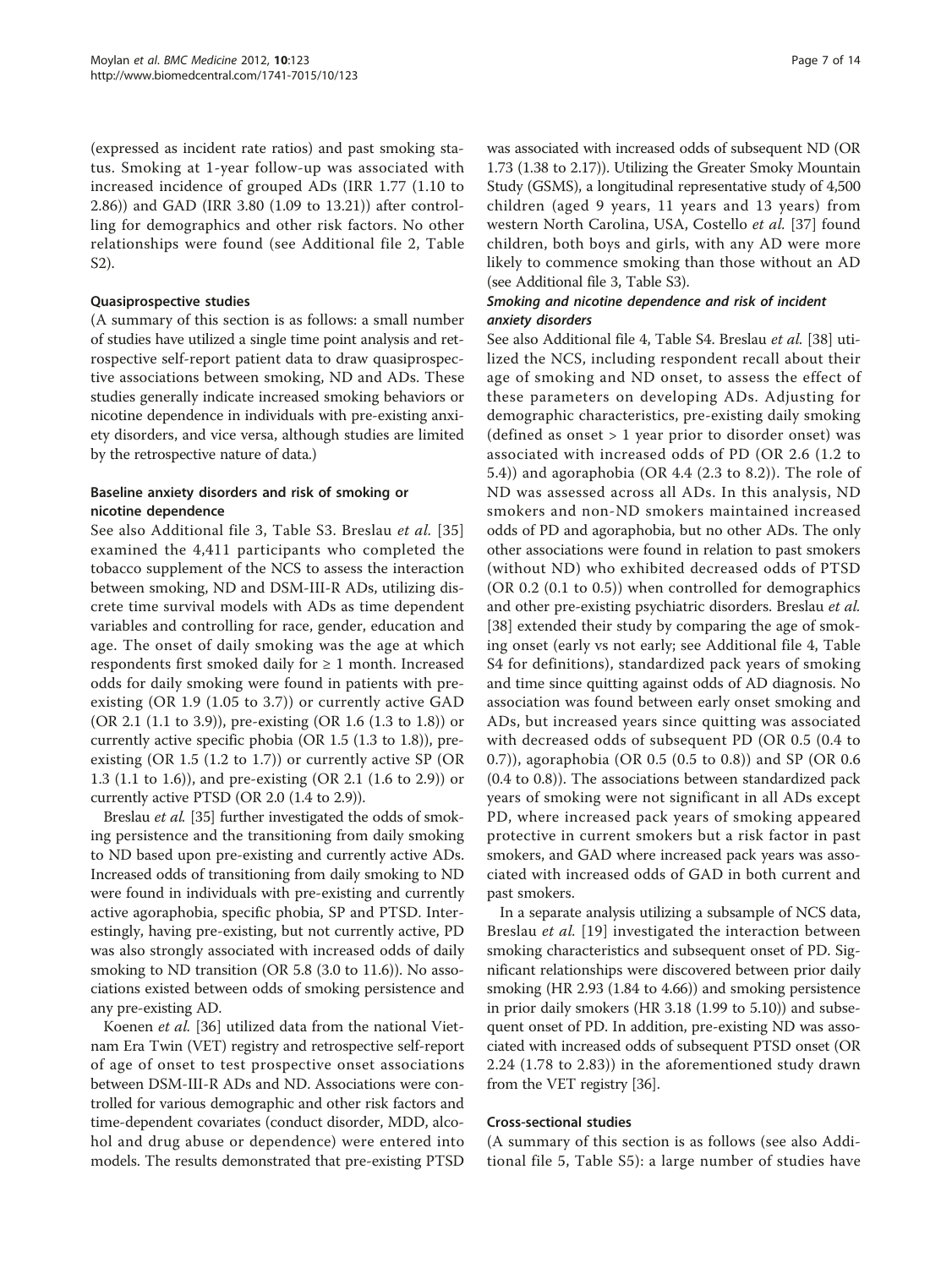reported cross-sectional relationships between cigarette smoking, nicotine dependence and anxiety disorders. Many demonstrate higher rates of smoking and nicotine dependence in those with anxiety disorders, and vice versa. However, their utility is limited due to their inherent inability to provide insight into direction of causality.)

Almost all studies included in this review reported cross-sectional associations between smoking and/or ND and ADs. Studies providing cross-sectional information [\[6](#page-11-0),[7](#page-11-0),[17](#page-11-0),[19](#page-11-0),[23](#page-11-0),[27](#page-11-0),[28](#page-11-0),[32,39](#page-12-0)-[67\]](#page-12-0) are listed in Additional file [5](#page-10-0), Table S5. Descriptions of some selected larger studies utilizing population-based data are detailed below.

#### Smoking or nicotine dependence by anxiety disorder status

Lasser et al. [[59](#page-12-0)] utilized the NCS to demonstrate increased rates of current and lifetime smoking in respondents with current and lifetime SP (39.5% and 54%), agoraphobia (38.4% and 58.9%), PD (35.9% and 61.3%), specific phobia (40.3% and 57.8%), PTSD (45.3% and 63.3%) and GAD (46% and 68.4%) when controlling for gender, age and geographical region. Utilizing the NCS-R data, Cougle et al. [[44](#page-12-0)] explored the role of comorbidity in the association between ADs and smoking behavior. After controlling for demographics, depression and drug abuse/dependence, associations between increased odds of lifetime and 12-month daily smoking were observed with PTSD (Lifetime: OR 1.58 (1.21 to 2.06); 12-month: OR 1.46 (1.08 to 1.97)), 12-month daily smoking with PD (OR 1.42 (1.04 to 1.94)), and Lifetime daily smoking with GAD (OR 1.23 (1.05 to 1.61)).

In a nationally representative sample of the New Zealand population, individuals with ADs (grouped) had a smoking prevalence of 30.4% (27.7 to 33.0), and consumed approximately 16% of all cigarettes in New Zealand [[7](#page-11-0)]. In Australia, data from the nationally representative National Survey of Mental Health and Wellbeing 2007 reported rates of current and daily smoking in those with individual ADs (range for current smoker: 33% to 45%; range for daily smoker: 27% to 42%) well above the rates in respondents not reporting a mental disorder (current: 13.6%; daily: 10.8%) [[6\]](#page-11-0).

Cougle et al. [\[44\]](#page-12-0) demonstrated increased odds of ND in patients with SP (OR 1.31 (1.01 to 1.71)), GAD (OR 1.59 (1.21 to 1.98)) and PTSD (OR 1.47 (1.01 to 2.16)) when adjusting for demographics, depression and drug abuse/dependence. Utilizing the NESARC for adults aged 18 to 25 years [[46](#page-12-0)], the odds of 12-month ND were significantly increased for respondents with lifetime specific phobia (OR 1.8 (1.16 to 2.88)) after controlling for other psychiatric disorders, smoking and demographic characteristics.

## Anxiety disorder by smoking or nicotine dependence status

Utilizing the German Transitions in Alcohol Consumption and Smoking study, Schumann et al. [\[64\]](#page-12-0) calculated unadjusted odds ratios for individual ADs based on smoking and ND status. When comparing ND ever smokers (respondents with ND who had smoked at least one cigarette daily for  $\geq 4$  weeks at some point in their life) to non-ND ever smokers, increased odds were found for PD (OR 2.92 (1.78 to 2.73)), SP (OR 3.07 (1.70 to 5.57)), specific phobia (OR 2.09 (1.63 to 2.68)), GAD (OR 4.26 (1.85 to 9.84)) and PTSD (OR 2.08 (1.13 to 3.83)). Grant et al. [[52](#page-12-0)] used data from NESARC to compare the odds of ADs on ND status. Unadjusted odds ratios with individual ADs as dependent variables were greater across all assessed ADs. Point estimates for odds ratios ranged from 2.6 for SP to 4.6 for PD with agoraphobia for respondents with versus without ND. Data from the UK National Households Survey [[49\]](#page-12-0) demonstrated increased rates of GAD (4.1% vs 2.4%), specific phobia (1.5% vs 0.8%) and PD (1.5% vs 0.5%) in respondents with ND versus those without ND. Degenhardt et al. [[45](#page-12-0)] utilized the 1997 National Survey of Mental Health and Wellbeing in Australia to demonstrate increased odds of ADs (grouped) in current smokers versus never smokers (OR 1.50 (1.21 to 1.87)) when adjusted for demographic status, other drug use and neuroticism.

#### **Discussion**

Our systematic review of the literature revealed a total of 17 studies that provided prospective or quasiprospective information regarding the relationship between ADs, ND and cigarette smoking. Of these studies 14 provided prospective or quasiprospective information on the role of ADs on the risk of smoking or ND, and 7 studies provided the role of daily smoking or ND on onset of ADs. A further 31 studies reported only cross-sectional relationships between smoking, ND and ADs. The association between smoking, ND and ADs could be explained by three non-mutually exclusive relationships; smoking and ND leads to increased ADs, the reverse association, or a shared vulnerability model where a factor or group of factors increase smoking, ND and AD expression.

#### Are anxiety disorders a risk factor for smoking onset?

A relatively common hypothesis links increased anxiety with smoking onset and increased smoking behaviors. Multiple studies conducted in both general and clinical populations have demonstrated increased rates of smoking amongst individuals with all AD subtypes [[68-70](#page-12-0)], although exceptions exist [\[71](#page-12-0)]. The results of these prospective, quasiprospective and cross-sectional studies are inconsistent, and importantly, many of these studies have failed to take into account the important role of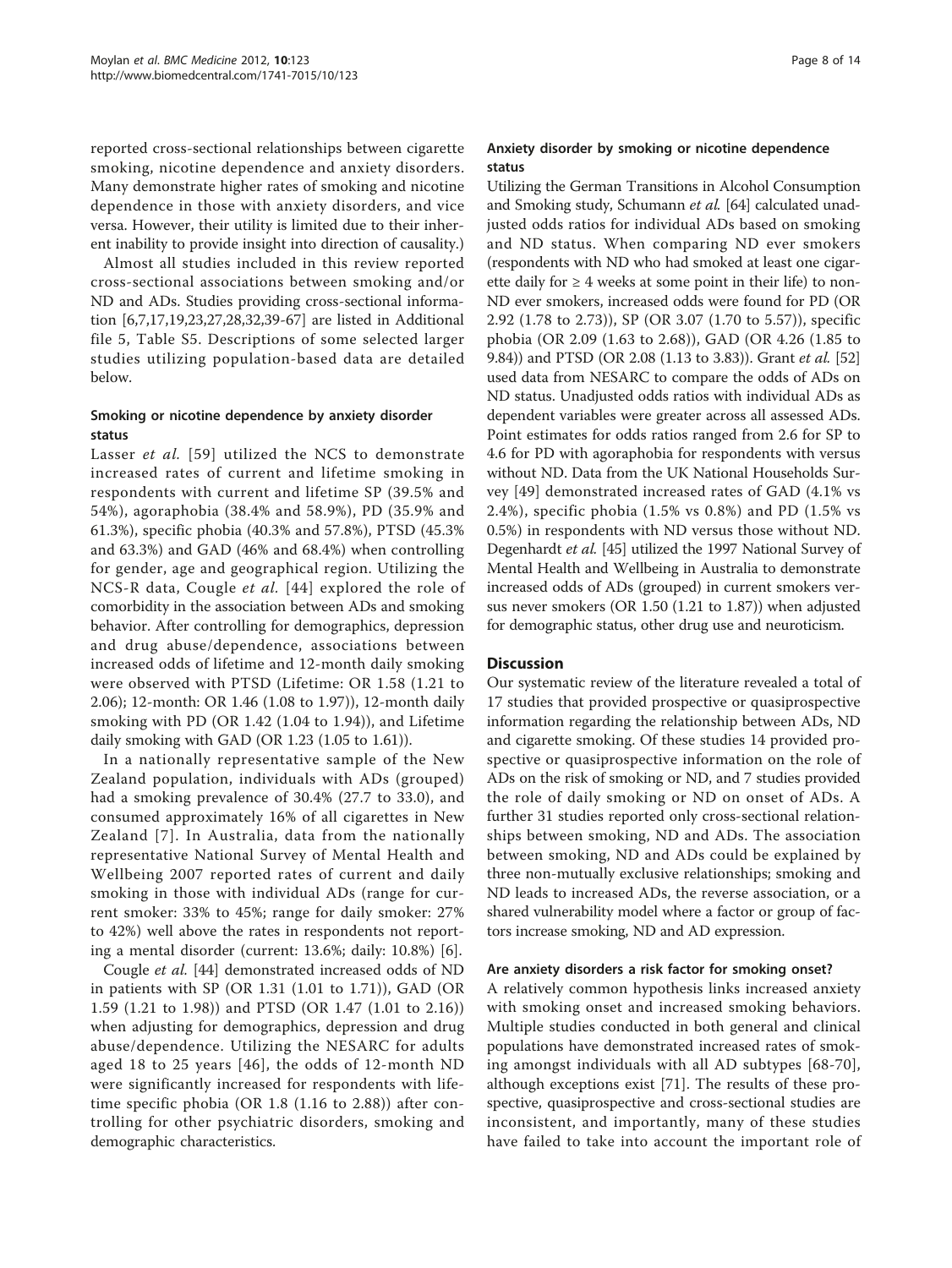comorbid substance use disorders. In a study of patients with ADs where those with alcohol and substance use disorders were excluded, rates of smoking were lower than the control population [[72](#page-12-0)], indicating comorbid illness is important in understanding this association.

This review found a limited and heterogeneous literature evaluating the prospective effect of ADs on smoking onset in random population samples. The available data varied significantly on population characteristics (whole population vs specific age range), length of prospective follow-up (1 year to 10 years), diagnostic tool utilized and smoking definition. On balance, the 10-year followup of the National Comorbidity Survey [[34](#page-12-0)] represents the likely best evidence available to date. From this analysis, baseline PD, SP, GAD and specific phobia, but not PTSD or agoraphobia, were associated with increased odds of commencing daily smoking. There are however important considerations in interpreting this study. First, the diagnostic classification system utilized in the first NCS (DSM-III-R) was updated in the NCS2 (DSM-IV). Although there is a large concordance between these diagnostic classifications across most ADs, some significant differences exist, particularly in the criteria of PTSD, which may have altered relative prevalence rates [[73\]](#page-12-0). Second, and most importantly, the presented analyses did not control for the presence of other psychiatric disorders or for alcohol or drug abuse/dependence. As noted by Cougle et al. [\[44](#page-12-0)], ADs are often comorbid disorders, particularly with MDD and substance abuse disorders. In other presented prospective studies, univariate relationships between PD and smoking onset failed to sustain significance when comorbid MDD was included in the analytic models [[19](#page-11-0)], and the presence of a comorbid substance use disorder reversed the direction of effect of baseline AD from protective to causative in the NESARC cohort [\[33](#page-12-0)]. The NCS follow-up revealed larger increased odds of daily smoking onset in respondents with alcohol or other substance abuse/dependence (OR point estimates between 2.6 and 4.2). As such, it is probable that some of the association between ADs and smoking is due to effects of comorbid substance abuse disorders.

Considering that most of the other available prospective studies failed to find significant associations between ADs and subsequent onset of smoking, it is currently difficult to draw definitive conclusions regarding AD as a risk factor for smoking. One potential factor that should be taken into account is the populations considered in the available literature. Population-based studies suggest that the average age individuals first use cigarettes has been declining, and now ranges between 12 years and 16 years [[74\]](#page-12-0). In addition, smokers who commence earlier are more likely to persist than those that commence at a later age [[75](#page-12-0)]. Given that most of the included studies assessed adult populations, it is possible many participants with ADs were already smoking and hence new onset smoking was relatively rare in assessed populations. In contrast to cross-sectional analyses, very limited prospective information is available on varying characteristics of smoking behavior (for example, persistence) and ADs in the available prospective studies.

Some studies have used a quasiprospective design, pairing cross-sectional data with retrospective self-report data, to assess the impact of ADs on smoking status. Such strategies are limited by recall bias, and any conclusions drawn must consider this. Analysis of the NCS by Breslau et al. [[35\]](#page-12-0) found increased odds of daily smoking in those with a variety of pre-existing or current ADs. However, these analyses did not control for the effects of comorbid substance use disorders or other psychiatric disorders and, additionally, were limited to onset of daily smoking as opposed to smoking more generally. When considering the effects of pre-existing ADs on smoking persistence, no significant associations were found.

A number of theories are proposed to explain why ADs may lead to increased rates of smoking. Theoretical explanations are informed by both psychological (for example, conditioning theory, cognitive theory, anxiety sensitivity [[76\]](#page-12-0)) and biological (for example, nicotine effects and withdrawal) factors. One explanatory model relates to the use of cigarettes as an anxiolytic agent (that is, self-treatment). Evidence supports that nicotine exposure does produce a subjective calming effect, although this is coupled with an increase in objective measures of physiological arousal [[77\]](#page-13-0). Tachyphylaxis and homeostatic adjustment however implies that acute and chronic effects of cigarettes, as with any agents that induce tolerance and dependence, may differ substantially. Treatment of this extensive literature is beyond this review, although we refer readers to a number of excellent comprehensive reviews on this subject [[78](#page-13-0)-[81](#page-13-0)], which include identification of the methodological challenges in exploring the effect of anxiety traits and states on smoking behaviors.

#### Are anxiety disorders a risk factor for later nicotine dependence?

Inconsistent although clearer associations between baseline ADs and subsequent ND were found in the literature. In the 10-year follow-up of the NCS [\[34](#page-12-0)], having baseline PTSD, agoraphobia and specific phobia were associated with increased odds of onset of ND amongst already smokers, and PTSD, SP and specific phobia were associated with increased odds for ND amongst the whole population. The clear association between baseline PTSD and ND was replicated by Breslau et al. [[21](#page-11-0)] in the Detroit Epidemiologic Study, while Isensee et al. [\[27](#page-11-0)] found baseline PD to be associated with increased risk for subsequent ND. Given anxiety disorders are associated with negative affect [[82\]](#page-13-0), and negative affect is linked to increased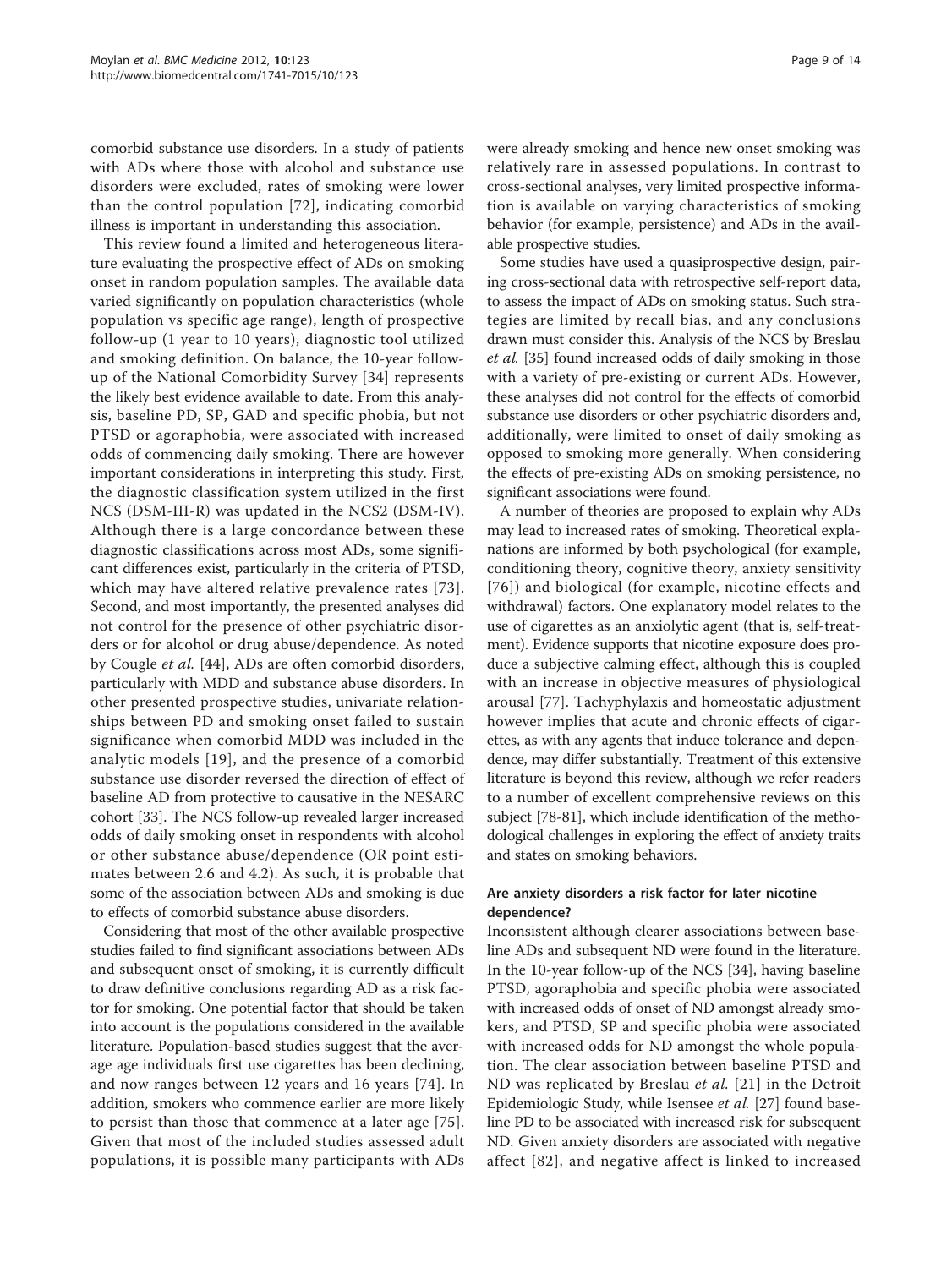smoking motivation [[83](#page-13-0)], it is possible that negative affect may underpin an increased likelihood to developing ND in those with ADs. Further evidence demonstrating an effect of duration of anxiety disorder diagnosis and later ND severity would be useful.

## Is smoking or nicotine dependence a risk factor for onset of anxiety disorders?

A limited number of prospective studies are available assessing smoking or ND as risk factors for incident ADs in population-based epidemiological studies. The available literature supports ND as increasing the odds of later PTSD, and smoking as increasing the odds for some (PD and GAD), but not all, ADs and interpretation of some analyses are complicated by non-inclusion of potential confounders. For example, the prospective odds of PD onset were increased in the Oregon Adolescent Depression Project, the New York Adolescent Cohort and the EDSP in individuals with a history of prior smoking versus non-smokers. This result remained significant when controlling for other ADs in the Oregon Adolescent Depression Study, but failed to maintain significance when comorbid psychiatric disorders were controlled for in the EDSP study. However, smoking as a risk factor for PD is supported by the Detroit Epidemiologic Study, which found increased risk of PD onset in prior daily smokers, with a stronger association in prior daily smokers who continued to smoke. These analyses controlled for MDD, but not other psychiatric or substance use disorders. The use of quasiprospective methodology on data from the NCS allowed further exploration of this relationship. These data suggested that daily smoking was a risk factor for increased odds of PD and agoraphobia, with analyses controlling for other psychiatric disorders including substance use disorders [\[38\]](#page-12-0). A demonstrated dose-dependent relationship would support a causal association between cigarette smoking and subsequent onset of ADs. Breslau demonstrated that increased standardized pack years of smoking were associated with increased odds of GAD, but decreased odds of PD [[38\]](#page-12-0) in dose dependent fashion.

The interaction between panic, PD and cigarette smoking has received more investigation in epidemiological and laboratory-based studies than other ADs, and the evidence was recently reviewed [[84\]](#page-13-0). The literature has demonstrated that earlier age of smoking initiation is associated with increased risk of PD [[85\]](#page-13-0), and smokers demonstrated earlier PD onset in comparison to nonsmokers [\[86](#page-13-0)]. Given the somatic nature of panic attack symptomatology, it is possible that smoking may be more likely to produce panic-type AD symptoms secondary to the physical effects of smoking (for example, respiratory and autonomic disturbance). Panic is influenced by respiratory sensitivity, and nicotine alters the sensitivity set point of cholinergic respiratory neurons [[87](#page-13-0)]. From their review of the literature, Cosci et al. [\[84](#page-13-0)] nominated three potential hypotheses underpinning the association between cigarette smoking and panic. The first is a 'moderational model', whereby neuroticism moderates the panic/smoking association. The second is a 'pathoplastic model', where smoking influences PD expression by 'exacerbating affective disturbances and negative health process' [[88\]](#page-13-0), including a combination of direct negative health effects (for example, induction of chronic obstructive pulmonary disease (COPD)), acute physiological effects (for example, increased noradrenaline and autonomic sensations) and negative self-perception of health status [[89\]](#page-13-0). The third is the 'false suffocation alarm' theory, proposed by Klein [[90\]](#page-13-0), who suggested that smoking may induce hypersensitivity to suffocation signals and increase the risk of experiencing panic. The suffocation false alarm may potentially be mediated by episodic dysfunction in regulation of endogenous opioid function [[91\]](#page-13-0).

A number of studies have assessed the interaction of smoking and PTSD. A population-based follow-up investigation of individuals affected by a fireworks factory explosion in The Netherlands found that those who were smokers at time of traumatic incident had an increased chance of experiencing severe anxiety symptoms (OR 2.32 (1.19 to 4.53)) and disaster related PTSD (OR 2.64 (1.05 to 6.62)) at 4-year follow-up, controlling for baseline symptoms, demographic characteristics and life events [[92](#page-13-0)]. This supports the results of Koenen et al. [[36\]](#page-12-0), who demonstrated that the presence of ND increased the risk of developing PTSD in trauma exposed men (HR 1.98 (1.61 to 2.42)) and that shared genetic effects explained 63% of the ND-PTSD association. A number of neurobiological (for example, alterations to the hypothalamic-pituitary-adrenal axis, sympathetic nervous system hyperactivity alteration to neurotransmitter system functioning) and psychological factors may contribute to a PTSD, ND and cigarette smoking association (see Fu *et al.*) [[93](#page-13-0)] for review). ND may increase ADs by exacerbating anxiety responses [\[94](#page-13-0)], or by facilitating other psychiatric states (for example, depression) that may predispose individuals to develop anxiety. In addition, the number of ND symptoms and nicotine withdrawal symptoms has been robustly correlated in a dose-dependent fashion with increasing anxiety disorder diagnosis [\[56](#page-12-0)]. In reference to other ADs, supportive evidence was found for smoking increasing the odds of developing GAD, while no evidence was found to support smoking as a risk factor for onset of SP, although some evidence supports the reverse association in female ND smokers [\[28](#page-11-0)].

In assessing smoking or ND as a risk factor for ADs, one factor that must be considered is that ADs have been estimated to exhibit a median age of onset of only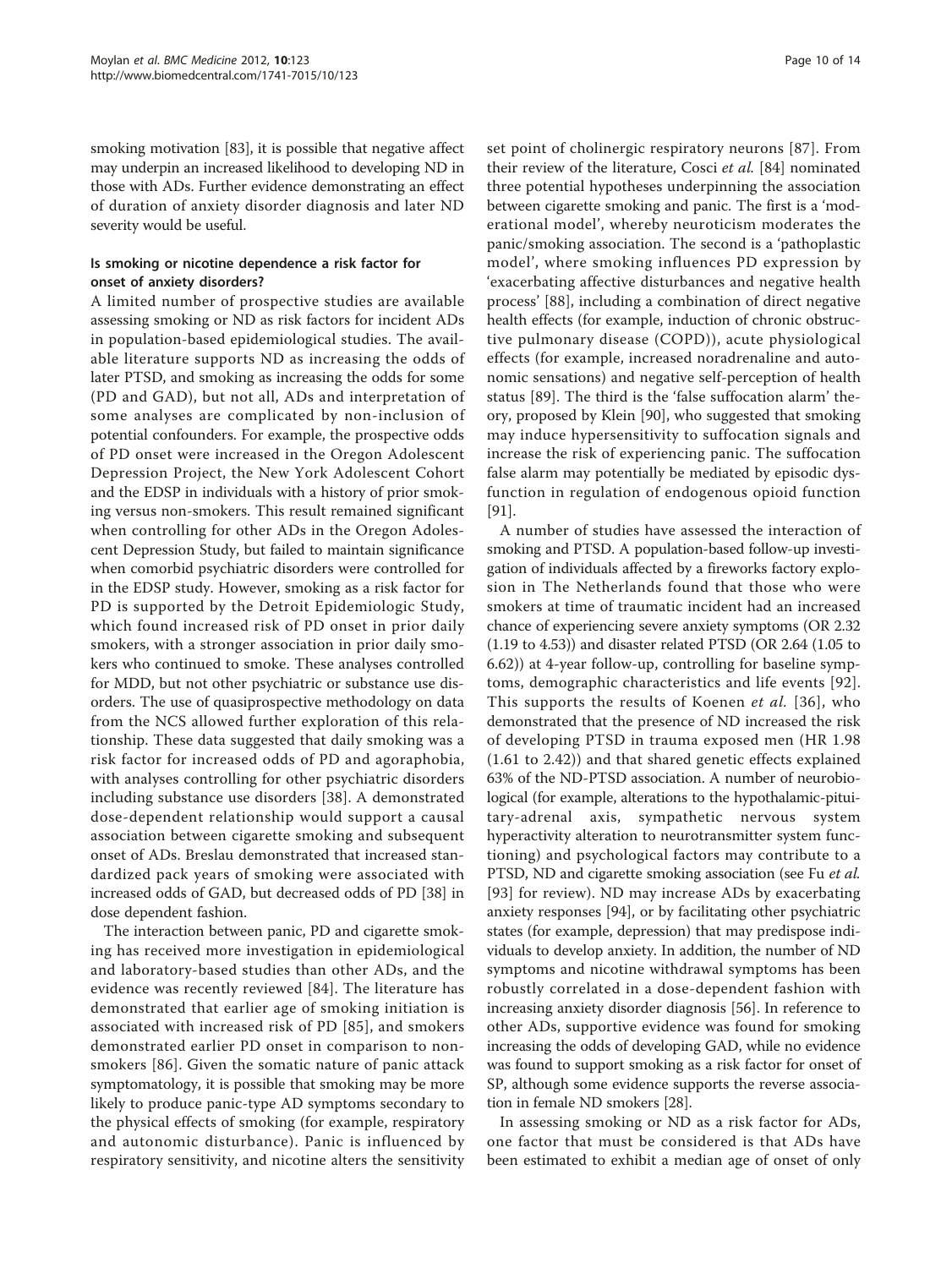<span id="page-10-0"></span>6 years [\[95\]](#page-13-0). Given the early age of AD development, from early childhood through adolescence, exposure to environmental cigarette smoke may influence AD development. Exposure to second-hand smoke has been demonstrated to be positively associated with symptoms of GAD, but not PD in children and adolescents age 8 years to 15 years [[96\]](#page-13-0). Additionally, early onset smoking (10 to 15 years) has been associated with an earlier onset of ADs when compared to late onset smoking (> 15 years) [\[97](#page-13-0)]. It is possible that exposure to cigarette smoke in critical periods of brain development may be one factor that predisposes individuals to subsequent develop ADs. A number of biological pathways may underpin this effect, including alteration in neurotransmitter function, and induction of oxidative and nitrosative stress that may overwhelm intrinsic defenses inhibiting normal neuronal cell functions, including neuroplasticity and neurogenesis.

#### Shared vulnerability between smoking, ND and ADs

A number of shared vulnerability factors contribute to cigarette smoking behavior and ADs, including early childhood experiences and environment [\[83,98](#page-13-0),[99\]](#page-13-0), problems with impulsivity [[100](#page-13-0)] and distress tolerance and neurotic personality traits [\[101,102\]](#page-13-0). Indeed, it is possible that these shared vulnerability factors are further underpinned by other factors (for example, genetics, fetal insults), and ADs and cigarette smoke could alter their expression (for example, cigarette smoking may reinforce poor distress tolerance). For a more detailed discussion of the role and interaction of shared vulnerability factors see the review by Morissette et al. [[79](#page-13-0)].

#### Limitations and directions for future research

It is important to consider the limitations of this study design in interpreting the results. This review was designed deliberately to only consider random, large general population samples where validated structured diagnostic tools were utilized to make diagnoses. Effort was made to identify all studies meeting inclusion criteria, although it is possible some important sources of information were not identified, particularly from non-English language journals. The inclusion criteria were designed to allow for selection of only the best quality evidence not restricted by certain biases (for example, selection bias, recall bias) although as consequence of this a number of identified studies involving samples drawn from clinic populations [[72](#page-12-0)[,103](#page-13-0)-[105](#page-13-0)] and studies which utilized anxiety symptom scores [[8](#page-11-0)] or non-validated diagnostic tools (for example, self-report) as end points were excluded from final analysis. The heterogeneous nature of included studies, particularly in regards to population demographics; smoking definition; diagnostic criteria utilized; diagnostic group included; and comorbid factors included in analysis also complicates interpretation. A number of future studies would assist in clarifying issues from this review. First, the continuation of current prospective cohorts over longer periods and the recruitment of new cohorts, incorporating and measuring changes to smoking behavior over time, would assist in clarifying the relationship between smoking and ADs. Similarly, given the early onset nature of many ADs, maternal and birth cohorts assessing these issues would assist greatly in deepening our understanding. Exploration of the effects of quitting on anxiety and depression would also clarify associations. In addition, further exploration of potential biological mechanisms underpinning associated effects of smoking and ADs would help to elucidate shared vulnerabilities underpinning both ADs and smoking.

#### Conclusions

A large literature has demonstrated that individuals with ADs have higher rates of smoking and ND than those without ADs, although most extant information is drawn from cross-sectional studies. In terms of prospective studies, there exists a limited heterogeneous literature examining the relationship between cigarette smoking, ND and ADs in population-based epidemiological studies utilizing structured diagnostic tools linked to ICD or DSM criteria. The available prospective evidence provides support for smoking and ND as being risk factors for the onset of PD and GAD, although varied results are found across studies. In addition, some ADs have been associated with subsequent onset of smoking and ND, although many studies failed to include comorbid substance use disorders and other psychiatric disorders in analyses.

#### Additional material

[Additional file 1: T](http://www.biomedcentral.com/content/supplementary/1741-7015-10-123-S1.XLSX)able S1. Prospective longitudinal studies investigating influence of anxiety disorders on subsequent risk of smoking and nicotine dependence (ND).

[Additional file 2: T](http://www.biomedcentral.com/content/supplementary/1741-7015-10-123-S2.XLSX)able S2. Prospective longitudinal studies investigating influence of smoking and nicotine dependence (ND) on subsequent risk of anxiety disorders.

[Additional file 3: T](http://www.biomedcentral.com/content/supplementary/1741-7015-10-123-S3.XLSX)able S3. Quasiprospective studies investigating influence of anxiety disorders on subsequent risk of smoking and nicotine dependence (ND).

[Additional file 4: T](http://www.biomedcentral.com/content/supplementary/1741-7015-10-123-S4.XLSX)able S4. Quasiprospective studies investigating influence of smoking and nicotine dependence (ND) on subsequent risk of anxiety disorders.

[Additional file 5: T](http://www.biomedcentral.com/content/supplementary/1741-7015-10-123-S5.XLSX)able S5. Cross-sectional studies investigating associations between anxiety disorders, nicotine dependence (ND) and smoking.

#### Acknowledgements

The authors wish to thank Professor Dan Stein and Professor Simon Øverland for their insightful comments and suggestions, which greatly improved this manuscript.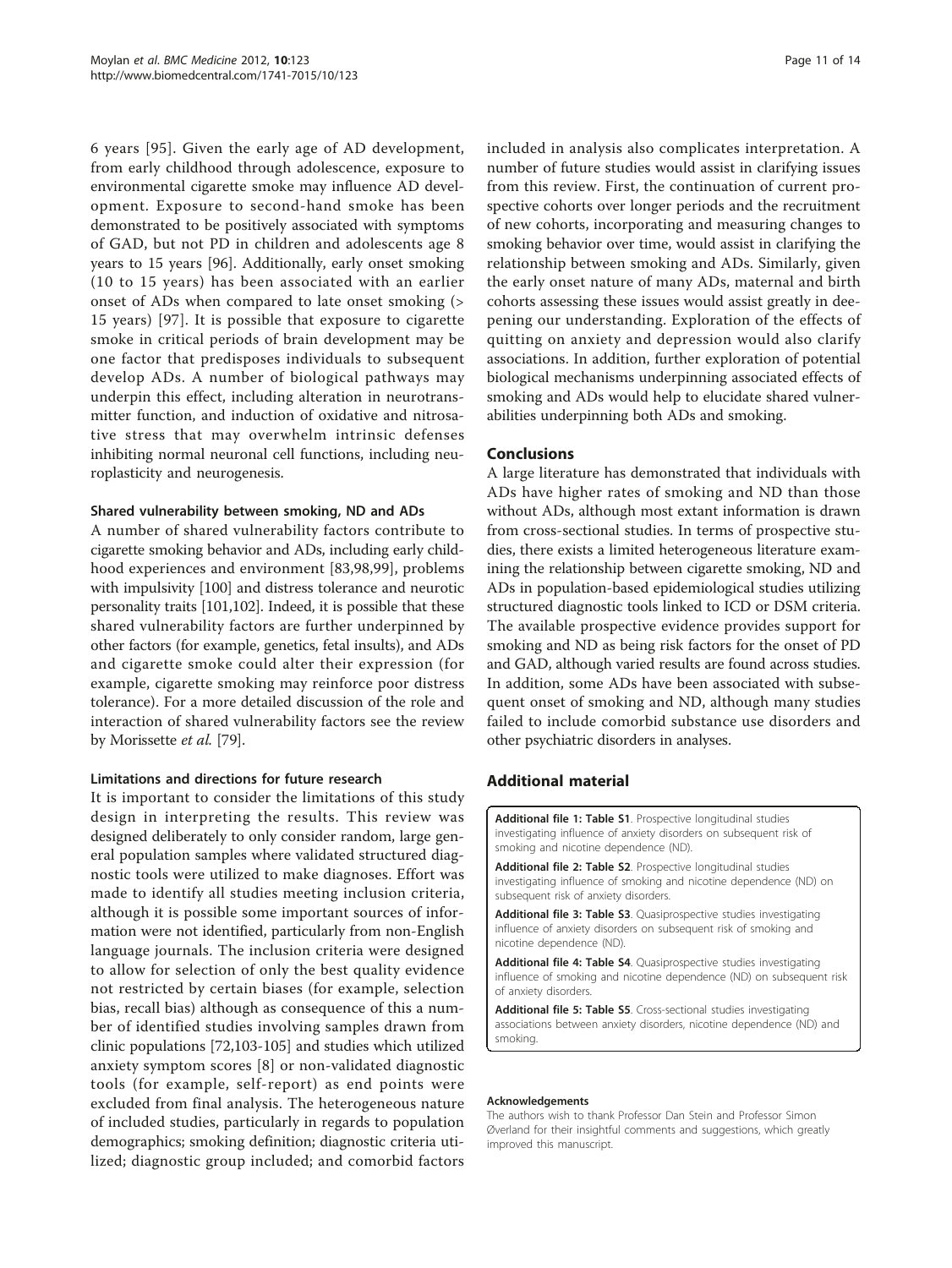#### <span id="page-11-0"></span>Author details

<sup>1</sup>Deakin University School of Medicine, Barwon Health, Geelong, Victoria, Australia. <sup>2</sup>Department of Psychiatry, Melbourne University, Parkville, Victoria, Australia. <sup>3</sup>NorthWest Academic Centre, Department of Medicine, The University of Melbourne, St Albans, Victoria, Australia. <sup>4</sup>Orygen Youth Health Research Centre, Centre for Youth Mental Health, Parkville, Victoria, Australia. 5 The Florey Institute for Neuroscience and Mental Health, Parkville, Victoria, Australia.

#### Authors' contributions

SM conceived of the study, developed the methods, conducted the literature search and led the development of the final manuscript. FNJ, JAP and MB contributed to the study design and data analysis, and provided intellectual content to the final manuscript. All authors read and approved the final manuscript.

#### Competing interests

SM declares no conflicts of interest in relation to this article. FNJ has received grant/research support from the Brain and Behaviour Research Institute, the National Health and Medical Research Council, Australian Rotary Health, the Geelong Medical Research Foundation, the Ian Potter Foundation, Eli Lilly and The University of Melbourne and has been a paid speaker for Sanofi-Synthelabo, Janssen Cilag and Eli Lilly. She is supported by an NHMRC Training Fellowship (#628912). JAP has received speaker fees from Amgen, Eli Lilly and Sanofi-Aventis and funding from the Geelong Region Medical Research Foundation, Barwon Health, Perpetual Trustees, the Dairy Research and Development Corporation, The University of Melbourne, the Ronald Geoffrey Arnott Foundation, ANZ Charitable Trust, the American Society for Bone and Mineral Research, Amgen (Europe) GmBH and the NHMRC. MB has received Grant/Research Support from the NIH, Cooperative Research Centre, Simons Autism Foundation, Cancer Council of Victoria, Stanley Medical Research Foundation, MBF, NHMRC, Beyond Blue, Geelong Medical Research Foundation, Bristol Myers Squibb, Eli Lilly, Glaxo SmithKline, Organon, Novartis, Mayne Pharma and Servier, has been a speaker for Astra Zeneca, Bristol Myers Squibb, Eli Lilly, Glaxo SmithKline, Janssen Cilag, Lundbeck, Merck, Pfizer, Sanofi Synthelabo, Servier, Solvayand Wyeth, and served as a consultant to Astra Zeneca, Bristol Myers Squibb, Eli Lilly, Glaxo SmithKline, Janssen Cilag, Lundbeck and Servier.

#### Received: 30 April 2012 Accepted: 19 October 2012 Published: 19 October 2012

#### References

- McEvoy PM, Grove R, Slade T: Epidemiology of anxiety disorders in the Australian general population: findings of the 2007 Australian National Survey of Mental Health and Wellbeing. Aust NZ J Psychiatry 2011, 45:957-967.
- 2. Kessler RC, Chiu WT, Demler O, Merikangas KR, Walters EE: [Prevalence,](http://www.ncbi.nlm.nih.gov/pubmed/15939839?dopt=Abstract) [severity, and comorbidity of 12-month DSM-IV disorders in the National](http://www.ncbi.nlm.nih.gov/pubmed/15939839?dopt=Abstract) [Comorbidity Survey Replication.](http://www.ncbi.nlm.nih.gov/pubmed/15939839?dopt=Abstract) Arch Gen Psychiatry 2005, 62:617-627.
- Mendlowicz MV, Stein MB: [Quality of life in individuals with anxiety](http://www.ncbi.nlm.nih.gov/pubmed/10784456?dopt=Abstract) [disorders.](http://www.ncbi.nlm.nih.gov/pubmed/10784456?dopt=Abstract) Am J Psychiatry 2000, 157:669-682.
- 4. Stein MB, Roy-Byrne PP, Craske MG, Bystritsky A, Sullivan G, Pyne JM, Katon W, Sherbourne CD: [Functional impact and health utility of anxiety](http://www.ncbi.nlm.nih.gov/pubmed/16299426?dopt=Abstract) [disorders in primary care outpatients.](http://www.ncbi.nlm.nih.gov/pubmed/16299426?dopt=Abstract) Med Care 2005, 43:1164-1170.
- 5. Lawrence D, Mitrou F, Zubrick SR: [Smoking and mental illness: results](http://www.ncbi.nlm.nih.gov/pubmed/19664203?dopt=Abstract) [from population surveys in Australia and the United States.](http://www.ncbi.nlm.nih.gov/pubmed/19664203?dopt=Abstract) BMC Public Health 2009, 9:285.
- 6. Lawrence D, Considine J, Mitrou F, Zubrick SR: Anxiety disorders and cigarette smoking: Results from the Australian Survey of Mental Health and Wellbeing. Aust NZ J Psychiatry 2010, 44:520-527.
- 7. Tobias M, Templeton R, Collings S: [How much do mental disorders](http://www.ncbi.nlm.nih.gov/pubmed/18669558?dopt=Abstract) [contribute to New Zealand](http://www.ncbi.nlm.nih.gov/pubmed/18669558?dopt=Abstract)'s tobacco epidemic? Tob Control 2008, 17:347-350.
- Mykletun A, Overland S, Aaro LE, Liabo HM, Stewart R: [Smoking in relation](http://www.ncbi.nlm.nih.gov/pubmed/18082377?dopt=Abstract) [to anxiety and depression: evidence from a large population survey: the](http://www.ncbi.nlm.nih.gov/pubmed/18082377?dopt=Abstract) [HUNT study.](http://www.ncbi.nlm.nih.gov/pubmed/18082377?dopt=Abstract) Eur Psychiatry 2008, 23:77-84.
- Iniquez SD, Warren BL, Parise EM, Alcantara LF, Schuh B, Maffeo ML, Manojlovic Z, Bolanos-Guzman CA: [Nicotine exposure during adolescence](http://www.ncbi.nlm.nih.gov/pubmed/19092782?dopt=Abstract) [induces a depression-like state in adulthood.](http://www.ncbi.nlm.nih.gov/pubmed/19092782?dopt=Abstract) Neuropsychopharmacology 2009, 34:1609-1624.
- 10. Zvolensky MJ, Schmidt NB, McCreary BT: [The impact of smoking on panic](http://www.ncbi.nlm.nih.gov/pubmed/12826091?dopt=Abstract) [disorder: an initial investigation of a pathoplastic relationship.](http://www.ncbi.nlm.nih.gov/pubmed/12826091?dopt=Abstract) J Anxiety Disord 2003, 17:447-460.
- 11. Patton GC, Carlin JB, Coffey C, Wolfe R, Hibbert M, Bowes G: [Depression,](http://www.ncbi.nlm.nih.gov/pubmed/9772855?dopt=Abstract) [anxiety, and smoking initiation: a prospective study over 3 years.](http://www.ncbi.nlm.nih.gov/pubmed/9772855?dopt=Abstract) Am J Public Health 1998, 88:1518-1522.
- 12. Tjora T, Hetland J, Aaro LE, Overland S: [Distal and proximal family](http://www.ncbi.nlm.nih.gov/pubmed/22152017?dopt=Abstract) predictors of adolescents' [smoking initiation and development: a](http://www.ncbi.nlm.nih.gov/pubmed/22152017?dopt=Abstract) [longitudinal latent curve model analysis.](http://www.ncbi.nlm.nih.gov/pubmed/22152017?dopt=Abstract) BMC Public Health 2011, 11:911.
- 13. Schaap MM, Kunst AE: [Monitoring of socio-economic inequalities in](http://www.ncbi.nlm.nih.gov/pubmed/19147163?dopt=Abstract) [smoking: learning from the experiences of recent scientific studies.](http://www.ncbi.nlm.nih.gov/pubmed/19147163?dopt=Abstract) Public Health 2009, 123:103-109.
- 14. American Psychiatric Association: Diagnostic and Statistical Manual of Mental Disorders. 4 edition. Washington, DC: American Psychiatric Association; 2000, text revision.
- 15. World health Organization: International Classifications of Diseases (ICD). [<http://www.who.int/classifications/icd/en/>].
- 16. Orvaschel H, Puig-Antich J, Chambers W, Tabrizi MA, Johnson R: [Retrospective assessment of prepubertal major depression with the](http://www.ncbi.nlm.nih.gov/pubmed/7119313?dopt=Abstract) [Kiddie-SADS-e.](http://www.ncbi.nlm.nih.gov/pubmed/7119313?dopt=Abstract) J Am Acad Child Psychiatry 1982, 21:392-397.
- 17. Brown RA, Lewinsohn PM, Seeley JR, Wagner EF: [Cigarette smoking, major](http://www.ncbi.nlm.nih.gov/pubmed/8973066?dopt=Abstract) [depression, and other psychiatric disorders among adolescents.](http://www.ncbi.nlm.nih.gov/pubmed/8973066?dopt=Abstract) J Am Acad Child Adolesc Psychiatry 1996, 35:1602-1610.
- 18. Goodwin RD, Lewinsohn PM, Seeley JR: [Cigarette smoking and panic](http://www.ncbi.nlm.nih.gov/pubmed/16018987?dopt=Abstract) [attacks among young adults in the community: the role of parental](http://www.ncbi.nlm.nih.gov/pubmed/16018987?dopt=Abstract) [smoking and anxiety disorders.](http://www.ncbi.nlm.nih.gov/pubmed/16018987?dopt=Abstract) Biol Psychiatry 2005, 58:686-693.
- 19. Breslau N, Klein DF: [Smoking and panic attacks: an epidemiologic](http://www.ncbi.nlm.nih.gov/pubmed/10591292?dopt=Abstract) [investigation.](http://www.ncbi.nlm.nih.gov/pubmed/10591292?dopt=Abstract) Arch Gen Psychiatry 1999, 56:1141-1147.
- 20. Robins L, Helzer J, Cotler L, Golding E: NIMH Diagnostic Interview Schedule Version III Revised Rockville, MD: National Institute of Mental Health; 1989.
- 21. Breslau N, Davis GC, Schultz LR: [Posttraumatic stress disorder and the](http://www.ncbi.nlm.nih.gov/pubmed/12622662?dopt=Abstract) [incidence of nicotine, alcohol, and other drug disorders in persons who](http://www.ncbi.nlm.nih.gov/pubmed/12622662?dopt=Abstract) [have experienced trauma.](http://www.ncbi.nlm.nih.gov/pubmed/12622662?dopt=Abstract) Arch Gen Psychiatry 2003, 60:289-294.
- 22. Johnson JG, Cohen P, Pine DS, Klein DF, Kasen S, Brook JS: [Association](http://www.ncbi.nlm.nih.gov/pubmed/11066185?dopt=Abstract) [between cigarette smoking and anxiety disorders during adolescence](http://www.ncbi.nlm.nih.gov/pubmed/11066185?dopt=Abstract) [and early adulthood.](http://www.ncbi.nlm.nih.gov/pubmed/11066185?dopt=Abstract) JAMA 2000, 284:2348-2351.
- 23. Costello E, Edelbrock C, Duncan M, Kalas R: Testing of the NIMH Diagnostic Interview Schedule for Children (DISC) in a Clinical Population: Final Report to the Center for Epidemiological Studies, NIMH Pittsburgh, PA: University of Pittsburgh; 1984.
- 24. Max Planck Institute of Psychiatry: Early Developmental Stages of Psychopathology (EDSP) study. [[http://www.mpipsykl.mpg.de/en/research/](http://www.mpipsykl.mpg.de/en/research/themes/depression/ising_01/index.html) [themes/depression/ising\\_01/index.html](http://www.mpipsykl.mpg.de/en/research/themes/depression/ising_01/index.html)].
- 25. In DA-X-Interviews: Manual fur Screening-Verfahren und Interview; Interviewheft La ngsschnittuntersuchung (DIA-X- Lifetime); Erganzungsheft (DIA-X-Lifetime); Interviewheft Querschnittuntersuchung (DIA-X-12 Monate); Erganzungsheft (DIA-X-12Monate); PC-Programm zur Durchfuhrung des Interviews (Langsund Querschnittuntersuchung); Auswertungsprogramm. Edited by: Wittchen H-U, Pfister H. Frankfurt, Germany: Swets 1997.
- 26. World Health Organization: Composite International Diagnostic Interview (CIDI) Geneva, Switzerland: WHO; 1990.
- 27. Isensee B, Wittchen HU, Stein MB, Hofler M, Lieb R: [Smoking increases the](http://www.ncbi.nlm.nih.gov/pubmed/12860773?dopt=Abstract) [risk of panic: findings from a prospective community study.](http://www.ncbi.nlm.nih.gov/pubmed/12860773?dopt=Abstract) Arch Gen Psychiatry 2003, 60:692-700.
- 28. Sonntag H, Wittchen HU, Hofler M, Kessler RC, Stein MB: [Are social fears](http://www.ncbi.nlm.nih.gov/pubmed/10713804?dopt=Abstract) [and DSM-IV social anxiety disorder associated with smoking and](http://www.ncbi.nlm.nih.gov/pubmed/10713804?dopt=Abstract) [nicotine dependence in adolescents and young adults?](http://www.ncbi.nlm.nih.gov/pubmed/10713804?dopt=Abstract) Eur Psychiatry 2000, 15:67-74.
- 29. Woodward LJ, Fergusson DM: [Life course outcomes of young people](http://www.ncbi.nlm.nih.gov/pubmed/11556633?dopt=Abstract) [with anxiety disorders in adolescence.](http://www.ncbi.nlm.nih.gov/pubmed/11556633?dopt=Abstract) J Am Acad Child Adolesc Psychiatry 2001, 40:1086-1093.
- 30. Chou KL, Mackenzie CS, Liang K, Sareen J: [Three-year incidence and](http://www.ncbi.nlm.nih.gov/pubmed/21382305?dopt=Abstract) [predictors of first-onset of DSM-IV mood, anxiety, and substance use](http://www.ncbi.nlm.nih.gov/pubmed/21382305?dopt=Abstract) [disorders in older adults: results from Wave 2 of the National](http://www.ncbi.nlm.nih.gov/pubmed/21382305?dopt=Abstract) [Epidemiologic Survey on Alcohol and Related Conditions.](http://www.ncbi.nlm.nih.gov/pubmed/21382305?dopt=Abstract) J Clin Psychiatry 2011, 72:144-155.
- 31. Grant B, Dawson D, Hasin D: The Wave 2 National Epidemiologic Survey on Alcohol and Related Conditions Alcohol Use Disorder and Associated Disabilities Interview Schedule DSM-IV Version Bethesda, MD: National Institutes of Health; 2004.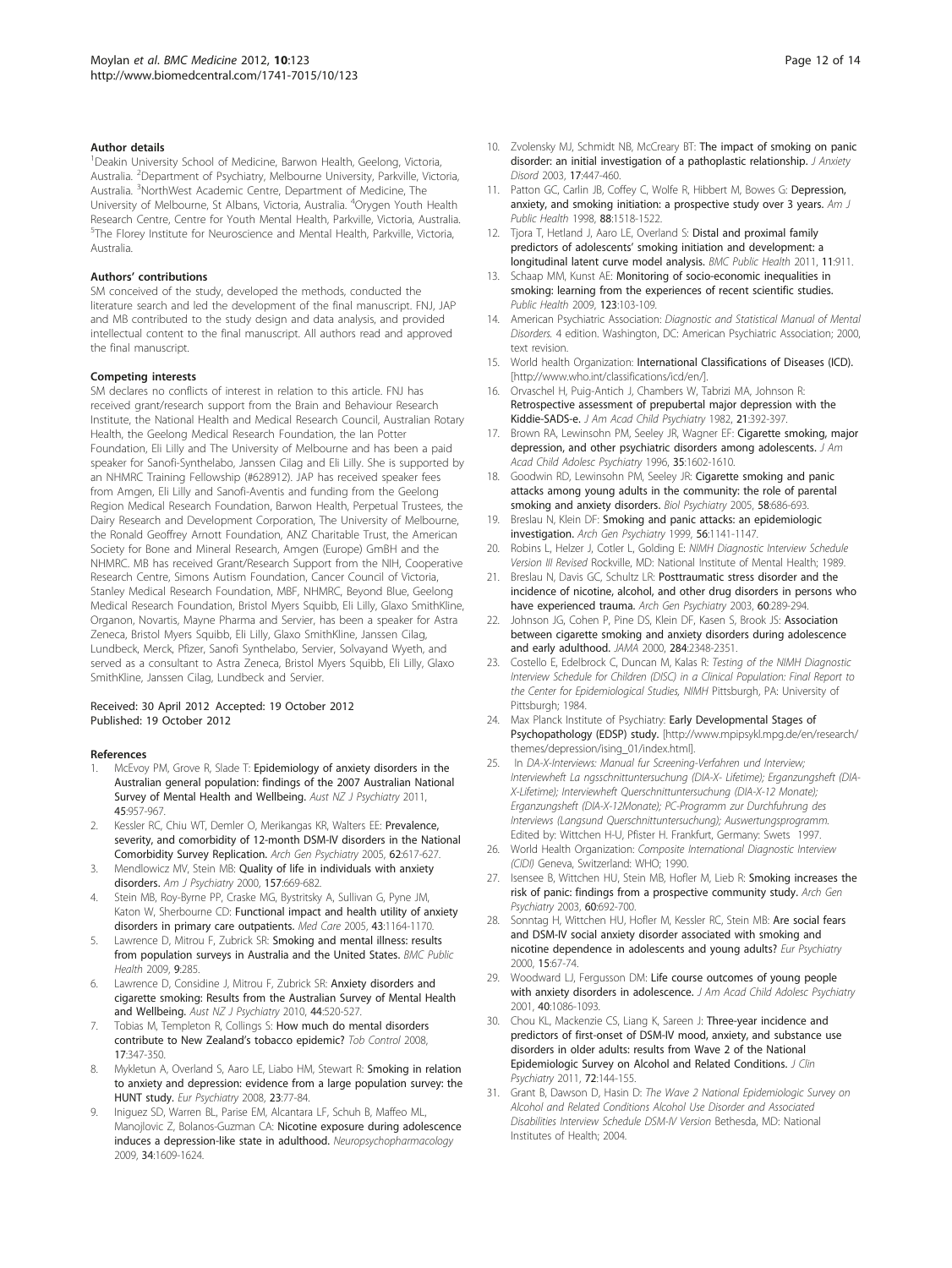- <span id="page-12-0"></span>32. Cuijpers P, Smit F, ten Have M, de Graaf R: [Smoking is associated with](http://www.ncbi.nlm.nih.gov/pubmed/17624980?dopt=Abstract) [first-ever incidence of mental disorders: a prospective population-based](http://www.ncbi.nlm.nih.gov/pubmed/17624980?dopt=Abstract) [study.](http://www.ncbi.nlm.nih.gov/pubmed/17624980?dopt=Abstract) Addiction 2007, 102:1303-1309.
- 33. Johnson EO, Novak SP: [Onset and persistence of daily smoking: the](http://www.ncbi.nlm.nih.gov/pubmed/19487086?dopt=Abstract) [interplay of socioeconomic status, gender, and psychiatric disorders.](http://www.ncbi.nlm.nih.gov/pubmed/19487086?dopt=Abstract) Drug Alcohol Depend 2009, 104(Suppl 1):S50-57.
- 34. Swendsen J, Conway KP, Degenhardt L, Glantz M, Jin R, Merikangas KR, Sampson N, Kessler RC: [Mental disorders as risk factors for substance use,](http://www.ncbi.nlm.nih.gov/pubmed/20331554?dopt=Abstract) [abuse and dependence: results from the 10-year follow-up of the](http://www.ncbi.nlm.nih.gov/pubmed/20331554?dopt=Abstract) [National Comorbidity Survey.](http://www.ncbi.nlm.nih.gov/pubmed/20331554?dopt=Abstract) Addiction 2010, 105:1117-1128.
- 35. Breslau N, Novak SP, Kessler RC: [Psychiatric disorders and stages of](http://www.ncbi.nlm.nih.gov/pubmed/14706427?dopt=Abstract) [smoking.](http://www.ncbi.nlm.nih.gov/pubmed/14706427?dopt=Abstract) Biol Psychiatry 2004, 55:69-76.
- 36. Koenen KC, Hitsman B, Lyons MJ, Niaura R, McCaffery J, Goldberg J, Eisen SA, True W, Tsuang M: [A twin registry study of the relationship](http://www.ncbi.nlm.nih.gov/pubmed/16275813?dopt=Abstract) [between posttraumatic stress disorder and nicotine dependence in](http://www.ncbi.nlm.nih.gov/pubmed/16275813?dopt=Abstract) [men.](http://www.ncbi.nlm.nih.gov/pubmed/16275813?dopt=Abstract) Arch Gen Psychiatry 2005, 62:1258-1265.
- 37. Costello EJ, Erkanli A, Federman E, Angold A: [Development of psychiatric](http://www.ncbi.nlm.nih.gov/pubmed/10446679?dopt=Abstract) [comorbidity with substance abuse in adolescents: effects of timing and](http://www.ncbi.nlm.nih.gov/pubmed/10446679?dopt=Abstract) [sex.](http://www.ncbi.nlm.nih.gov/pubmed/10446679?dopt=Abstract) J Clin Child Psychol 1999, 28:298-311.
- 38. Breslau N, Novak SP, Kessler RC: [Daily smoking and the subsequent onset](http://www.ncbi.nlm.nih.gov/pubmed/14982138?dopt=Abstract) [of psychiatric disorders.](http://www.ncbi.nlm.nih.gov/pubmed/14982138?dopt=Abstract) Psychol Med 2004, 34:323-333.
- 39. Acierno R, Kilpatrick DG, Resnick H, Saunders B, De Arellano M, Best C: [Assault, PTSD, family substance use, and depression as risk factors for](http://www.ncbi.nlm.nih.gov/pubmed/10948480?dopt=Abstract) [cigarette use in youth: findings from the National Survey of](http://www.ncbi.nlm.nih.gov/pubmed/10948480?dopt=Abstract) [Adolescents.](http://www.ncbi.nlm.nih.gov/pubmed/10948480?dopt=Abstract) J Trauma Stress 2000, 13:381-396.
- 40. Acierno RA, Kilpatrick DG, Resnick HS, Saunders BE, Best CL: [Violent assault,](http://www.ncbi.nlm.nih.gov/pubmed/8875812?dopt=Abstract) [posttraumatic stress disorder, and depression. Risk factors for cigarette](http://www.ncbi.nlm.nih.gov/pubmed/8875812?dopt=Abstract) [use among adult women.](http://www.ncbi.nlm.nih.gov/pubmed/8875812?dopt=Abstract) Behav Modif 1996, 20:363-384.
- 41. Breslau N: [Psychiatric comorbidity of smoking and nicotine dependence.](http://www.ncbi.nlm.nih.gov/pubmed/7733862?dopt=Abstract) Behav Genet 1995, 25:95-101.
- 42. Breslau N, Kilbey M, Andreski P: [Nicotine dependence, major depression,](http://www.ncbi.nlm.nih.gov/pubmed/1845224?dopt=Abstract) [and anxiety in young adults.](http://www.ncbi.nlm.nih.gov/pubmed/1845224?dopt=Abstract) Arch Gen Psychiatry 1991, 48:1069-1074.
- 43. Carroll D, Phillips AC, Thomas GN, Gale CR, Deary I, Batty GD: [Generalized](http://www.ncbi.nlm.nih.gov/pubmed/19344891?dopt=Abstract) [anxiety disorder is associated with metabolic syndrome in the Vietnam](http://www.ncbi.nlm.nih.gov/pubmed/19344891?dopt=Abstract) [experience study.](http://www.ncbi.nlm.nih.gov/pubmed/19344891?dopt=Abstract) Biol Psychiatry 2009, 66:91-93.
- 44. Cougle JR, Zvolensky MJ, Fitch KE, Sachs-Ericsson N: [The role of](http://www.ncbi.nlm.nih.gov/pubmed/20156885?dopt=Abstract) [comorbidity in explaining the associations between anxiety disorders](http://www.ncbi.nlm.nih.gov/pubmed/20156885?dopt=Abstract) [and smoking.](http://www.ncbi.nlm.nih.gov/pubmed/20156885?dopt=Abstract) Nicotine Tob Res 2010, 12:355-364.
- 45. Degenhardt L, Hall W: [The relationship between tobacco use, substance](http://www.ncbi.nlm.nih.gov/pubmed/11506766?dopt=Abstract)[use disorders and mental health: Results from the National Survey of](http://www.ncbi.nlm.nih.gov/pubmed/11506766?dopt=Abstract) [Mental Health and Well-being.](http://www.ncbi.nlm.nih.gov/pubmed/11506766?dopt=Abstract) Nicotine Tob Res 2001, 3:225-234.
- 46. Dierker L, Donny E: The [role of psychiatric disorders in the relationship](http://www.ncbi.nlm.nih.gov/pubmed/18324562?dopt=Abstract) [between cigarette smoking and DSM-IV nicotine dependence among](http://www.ncbi.nlm.nih.gov/pubmed/18324562?dopt=Abstract) [young adults.](http://www.ncbi.nlm.nih.gov/pubmed/18324562?dopt=Abstract) Nicotine Tob Res 2008, 10:439-446.
- 47. Dierker LC, Sledjeski EM, Botello-Harbaum M, Ramirez RR, Chavez LM, Canino G: [Association between psychiatric disorders and smoking stages](http://www.ncbi.nlm.nih.gov/pubmed/17445517?dopt=Abstract) [within a representative clinic sample of Puerto Rican adolescents.](http://www.ncbi.nlm.nih.gov/pubmed/17445517?dopt=Abstract) Compr Psychiatry 2007, 48:237-244.
- 48. Durai UN, Chopra MP, Coakley E, Llorente MD, Kirchner JE, Cook JM, Levkoff SE: [Exposure to trauma and posttraumatic stress disorder](http://www.ncbi.nlm.nih.gov/pubmed/21649614?dopt=Abstract) [symptoms in older veterans attending primary care: comorbid](http://www.ncbi.nlm.nih.gov/pubmed/21649614?dopt=Abstract) [conditions and self-rated health status.](http://www.ncbi.nlm.nih.gov/pubmed/21649614?dopt=Abstract) J Am Geriatr Soc 2011, 59:1087-1092.
- 49. Farrell M, Howes S, Bebbington P, Brugha T, Jenkins R, Lewis G, Marsden J, Taylor C, Meltzer H: [Nicotine, alcohol and drug dependence, and](http://www.ncbi.nlm.nih.gov/pubmed/12745310?dopt=Abstract) psychiatric comorbidity–[results of a national household survey.](http://www.ncbi.nlm.nih.gov/pubmed/12745310?dopt=Abstract) Int Rev Psychiatry 2003, 15:50-56.
- 50. Glassman AH, Helzer JE, Covey LS, Cottler LB, Stetner F, Tipp JE, Johnson J: [Smoking, smoking cessation, and major depression.](http://www.ncbi.nlm.nih.gov/pubmed/2395194?dopt=Abstract) JAMA 1990, 264:1546-1549.
- 51. Grabe HJ, Meyer C, Hapke U, Rumpf HJ, Freyberger HJ, Dilling H, John U: [Lifetime-comorbidity of obsessive-compulsive disorder and subclinical](http://www.ncbi.nlm.nih.gov/pubmed/11697574?dopt=Abstract) [obsessive-compulsive disorder in Northern Germany.](http://www.ncbi.nlm.nih.gov/pubmed/11697574?dopt=Abstract) Eur Arch Psychiatry Clin Neurosci 2001, 251:130-135.
- 52. Grant BF, Hasin DS, Chou SP, Stinson FS, Dawson DA: [Nicotine](http://www.ncbi.nlm.nih.gov/pubmed/15520358?dopt=Abstract) [dependence and psychiatric disorders in the United States: results from](http://www.ncbi.nlm.nih.gov/pubmed/15520358?dopt=Abstract) [the national epidemiologic survey on alcohol and related conditions.](http://www.ncbi.nlm.nih.gov/pubmed/15520358?dopt=Abstract) Arch Gen Psychiatry 2004, 61:1107-1115.
- 53. Grant BF, Hasin DS, Stinson FS, Dawson DA, June Ruan W, Goldstein RB, Smith SM, Saha TD, Huang B: [Prevalence, correlates, co-morbidity, and](http://www.ncbi.nlm.nih.gov/pubmed/16202187?dopt=Abstract) [comparative disability of DSM-IV generalized anxiety disorder in the](http://www.ncbi.nlm.nih.gov/pubmed/16202187?dopt=Abstract)

[USA: results from the National Epidemiologic Survey on Alcohol and](http://www.ncbi.nlm.nih.gov/pubmed/16202187?dopt=Abstract) [Related Conditions.](http://www.ncbi.nlm.nih.gov/pubmed/16202187?dopt=Abstract) Psychol Med 2005, 35:1747-1759.

- 54. Gwynn RC, McQuistion HL, McVeigh KH, Garg RK, Frieden TR, Thorpe LE: [Prevalence, diagnosis, and treatment of depression and generalized anxiety](http://www.ncbi.nlm.nih.gov/pubmed/18511584?dopt=Abstract) [disorder in a diverse urban community.](http://www.ncbi.nlm.nih.gov/pubmed/18511584?dopt=Abstract) Psychiatr Serv 2008, 59:641-647.
- 55. Hapke U, Schumann A, Rumpf HJ, John U, Konerding U, Meyer C: Association of smoking and nicotine dependence with trauma and posttraumatic stress disorder in a general population sample. Journal Nerv Ment Dis 2005, 193:843-846.
- 56. John U, Meyer C, Hapke U, Rumpf HJ: [Nicotine dependence and lifetime](http://www.ncbi.nlm.nih.gov/pubmed/15230506?dopt=Abstract) [amount of smoking in a population sample.](http://www.ncbi.nlm.nih.gov/pubmed/15230506?dopt=Abstract) Eur J Public Health 2004, 14:182-185.
- 57. Kandel DB, Huang FY, Davies M: [Comorbidity between patterns of](http://www.ncbi.nlm.nih.gov/pubmed/11543993?dopt=Abstract) [substance use dependence and psychiatric syndromes.](http://www.ncbi.nlm.nih.gov/pubmed/11543993?dopt=Abstract) Drug Alcohol Depend 2001, 64:233-241.
- 58. Kandel DB, Johnson JG, Bird HR, Canino G, Goodman SH, Lahey BB, Regier DA, Schwab-Stone M: [Psychiatric disorders associated with](http://www.ncbi.nlm.nih.gov/pubmed/9109029?dopt=Abstract) [substance use among children and adolescents: findings from the](http://www.ncbi.nlm.nih.gov/pubmed/9109029?dopt=Abstract) [Methods for the Epidemiology of Child and Adolescent Mental](http://www.ncbi.nlm.nih.gov/pubmed/9109029?dopt=Abstract) [Disorders \(MECA\) Study.](http://www.ncbi.nlm.nih.gov/pubmed/9109029?dopt=Abstract) J Abnorm Child Psychol 1997, 25:121-132.
- 59. Lasser K, Boyd JW, Woolhandler S, Himmelstein DU, McCormick D, Bor DH: [Smoking and mental illness: a population-based prevalence study.](http://www.ncbi.nlm.nih.gov/pubmed/11086367?dopt=Abstract) JAMA 2000, 284:2606-2610.
- 60. Morris CD, Giese AA, Turnbull JJ, Dickinson M, Johnson-Nagel N: [Predictors](http://www.ncbi.nlm.nih.gov/pubmed/16816291?dopt=Abstract) [of tobacco use among persons with mental illnesses in a statewide](http://www.ncbi.nlm.nih.gov/pubmed/16816291?dopt=Abstract) [population.](http://www.ncbi.nlm.nih.gov/pubmed/16816291?dopt=Abstract) Psychiatr Serv 2006, 57:1035-1038.
- Nelson CB, Wittchen HU: [Smoking and nicotine dependence. Results](http://www.ncbi.nlm.nih.gov/pubmed/9740816?dopt=Abstract) [from a sample of 14- to 24-year-olds in Germany.](http://www.ncbi.nlm.nih.gov/pubmed/9740816?dopt=Abstract) Eur Addict Res 1998, 4:42-49.
- 62. Op Den Velde W, Aarts PG, Falger PR, Hovens JE, Van Duijn H, De Groen JH, Van Duijn MA: [Alcohol use, cigarette consumption and chronic post](http://www.ncbi.nlm.nih.gov/pubmed/12107038?dopt=Abstract)[traumatic stress disorder.](http://www.ncbi.nlm.nih.gov/pubmed/12107038?dopt=Abstract) Alcohol Alcohol 2002, 37:355-361.
- 63. Schmitz N, Kruse J, Kugler J: [Disabilities, quality of life, and mental](http://www.ncbi.nlm.nih.gov/pubmed/12944344?dopt=Abstract) [disorders associated with smoking and nicotine dependence.](http://www.ncbi.nlm.nih.gov/pubmed/12944344?dopt=Abstract) Am J Psychiatry 2003, 160:1670-1676.
- 64. Schumann A, Hapke U, Meyer C, Rumpf HJ, John U: [Prevalence,](http://www.ncbi.nlm.nih.gov/pubmed/14665803?dopt=Abstract) [characteristics, associated mental disorders and predictors of DSM-IV](http://www.ncbi.nlm.nih.gov/pubmed/14665803?dopt=Abstract) [nicotine dependence.](http://www.ncbi.nlm.nih.gov/pubmed/14665803?dopt=Abstract) Eur Addict Res 2004, 10:29-34.
- Vesga-Lopez O, Schneier FR, Wang S, Heimberg RG, Liu SM, Hasin DS, Blanco C: [Gender differences in generalized anxiety disorder: results](http://www.ncbi.nlm.nih.gov/pubmed/19192444?dopt=Abstract) [from the National Epidemiologic Survey on Alcohol and Related](http://www.ncbi.nlm.nih.gov/pubmed/19192444?dopt=Abstract) [Conditions \(NESARC\).](http://www.ncbi.nlm.nih.gov/pubmed/19192444?dopt=Abstract) J Clin Psychiatry 2008, 69:1606-1616.
- 66. Wittchen HU, Stein MB, Kessler RC: [Social fears and social phobia in a](http://www.ncbi.nlm.nih.gov/pubmed/10218923?dopt=Abstract) [community sample of adolescents and young adults: prevalence, risk](http://www.ncbi.nlm.nih.gov/pubmed/10218923?dopt=Abstract) [factors and co-morbidity.](http://www.ncbi.nlm.nih.gov/pubmed/10218923?dopt=Abstract) Psychological Medicine 1999, 29:309-323.
- 67. Wu P, Goodwin RD, Fuller C, Liu X, Comer JS, Cohen P, Hoven CW: [The](http://www.ncbi.nlm.nih.gov/pubmed/20084563?dopt=Abstract) [relationship between anxiety disorders and substance use among](http://www.ncbi.nlm.nih.gov/pubmed/20084563?dopt=Abstract) [adolescents in the community: specificity and gender differences.](http://www.ncbi.nlm.nih.gov/pubmed/20084563?dopt=Abstract) J Youth Adolesc 2010, 39:177-188.
- 68. Hughes JR, Hatsukami DK, Mitchell JE, Dahlgren LA: [Prevalence of smoking](http://www.ncbi.nlm.nih.gov/pubmed/3487983?dopt=Abstract) [among psychiatric outpatients.](http://www.ncbi.nlm.nih.gov/pubmed/3487983?dopt=Abstract) Am J Psychiatry 1986, 143:993-997
- 69. Pohl R, Yeragani VK, Balon R, Lycaki H, McBride R: [Smoking in patients](http://www.ncbi.nlm.nih.gov/pubmed/1438623?dopt=Abstract) [with panic disorder.](http://www.ncbi.nlm.nih.gov/pubmed/1438623?dopt=Abstract) Psychiatry Res 1992, 43:253-262.
- 70. Beckham JC, Roodman AA, Shipley RH, Hertzberg MA, Cunha GH, Kudler HS, Levin ED, Rose JE, Fairbank JA: [Smoking in Vietnam combat](http://www.ncbi.nlm.nih.gov/pubmed/7582610?dopt=Abstract) [veterans with post-traumatic stress disorder.](http://www.ncbi.nlm.nih.gov/pubmed/7582610?dopt=Abstract) J Trauma Stress 1995, 8:461-472.
- 71. Bejerot S, Humble M: [Low prevalence of smoking among patients with](http://www.ncbi.nlm.nih.gov/pubmed/10428185?dopt=Abstract) [obsessive-compulsive disorder.](http://www.ncbi.nlm.nih.gov/pubmed/10428185?dopt=Abstract) Compr Psychiatry 1999, 40:268-272.
- 72. Baker-Morissette S, Gulliver S, Wiegel M, Barlow D: Prevalence of smoking in anxiety disorders uncomplicated by comorbid alcohol or substance abuse. J Psychopathol Behav Assess 2004, 26:107-112.
- 73. Van Ameringen M, Mancini C, Patterson B: [The impact of changing](http://www.ncbi.nlm.nih.gov/pubmed/21672500?dopt=Abstract) [diagnostic criteria in posttraumatic stress disorder in a Canadian](http://www.ncbi.nlm.nih.gov/pubmed/21672500?dopt=Abstract) [epidemiologic sample.](http://www.ncbi.nlm.nih.gov/pubmed/21672500?dopt=Abstract) J Clin Psychiatry 2011, 72:1034-1041
- 74. Schneider S, Mohnen SM, Pust S: [The average age of smoking onset in](http://www.ncbi.nlm.nih.gov/pubmed/19127889?dopt=Abstract) [Germany - trends and correlates.](http://www.ncbi.nlm.nih.gov/pubmed/19127889?dopt=Abstract) Int J Public Health 2008, 53:160-164.
- 75. Khuder SA, Dayal HH, Mutgi AB: [Age at smoking onset and its effect on](http://www.ncbi.nlm.nih.gov/pubmed/10574304?dopt=Abstract) [smoking cessation.](http://www.ncbi.nlm.nih.gov/pubmed/10574304?dopt=Abstract) Addict Behav 1999, 24:673-677.
- 76. Zvolensky MJ, Kotov R, Bonn-Miller MO, Schmidt NB, Antipova AV: [Anxiety](http://www.ncbi.nlm.nih.gov/pubmed/17098257?dopt=Abstract) [sensitivity as a moderator of association between smoking status and](http://www.ncbi.nlm.nih.gov/pubmed/17098257?dopt=Abstract)